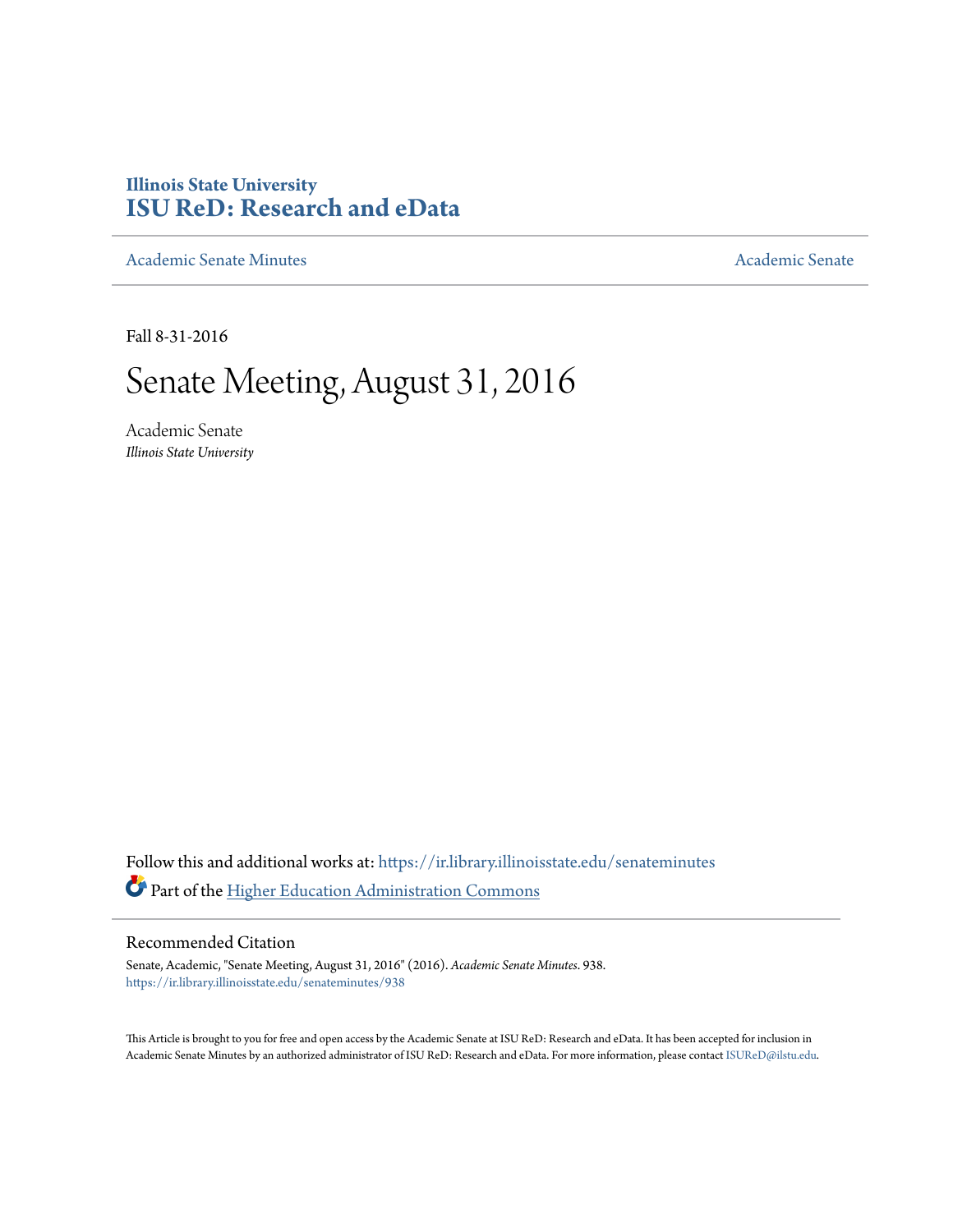#### **Academic Senate Minutes August 31, 2016 (Approved)**

#### *Call to Order*

Senator Kalter called the meeting to order.

#### *Roll Call*

Senator Gizzi called the roll and declared a quorum.

#### *Chairperson's Remarks*

Senator Kalter: Good evening. We'll start with chairperson's remarks. Welcome. Welcome back, and thank you immensely for your service that you're going to be giving to the university this year by serving on the Senate. Just wanted to say thank you to President Dietz and his wife, Marlene, for inviting us to that lovely reception. It is a wonderful ISU tradition to begin the first Senate meeting of every year with a gathering at the University Residence, so thank you very much for that. And I wanted to say a warm welcome, also, to our new Vice President for Student Affairs, L.J. Johnson. Thank you for being here. We know that you are going to love it here, and your enthusiasm is just simply infectious, so welcome. And I also wanted to say a welcome to Ajay Samant in the chairs over there, our new Dean of the College of Business. Do we have anybody else who's new here, or do I have everybody? Yes, we do have Charley Edamala who I was going to introduce later. So we've got Charley Edamala and, Greg, can you say the full title for Charley Edamala's position?

Senator Alt: Charley is our Associate Vice President for Administrative Technologies, and he's here from Temple University. And he's been here now, officially today, two months.

Senator Kalter: Wonderful. So welcome. We'll hear from you a little bit later. So welcome to all of you. Despite the state budget impasse, I'm looking forward to an excellent year. It is a small and equivocal but encouraging sign that stopgap budgets asserted the centrality of higher education to the overall health of our state. I think ISU proved our mettle last year, and I think we have grit. G-r-i-t. We have grit. We have strong enrollments of students who are optimistic about our stability and our longevity. We have had collective conversations about our budget. We're having continuing conversations about our budget. In my department, at least, we've had shared governance and continuing education about how to respond to temporary and permanent gaps in funding, and, more importantly, I think we have pulled together morale-wise and made greater efforts to work together cheerfully and to support our chairperson of our department publicly and the difficult decisions that he has had to make. So I hope that that model that I see there has been replicated across other departments and colleges, and I hope you'll let us know if it has not been so that we can encourage thorough shared governance in the place where, in my opinion, it matters the most.

How do we find the resources to best support our core missions of teaching and research? We had a lot of accomplishments, many accomplishments, last year. We have a new Intellectual Property Policy, a new committee on textbook affordability. And just a few priorities on the docket for this year, we have a proposal where we're going to be looking at dual degree programs with international universities and how we set those up. We'll be reviewing and improving our Administrator Selection Policy to make sure we have appropriate committee makeup for all the different kinds of Panel of Ten types of searches that we do and further clarity about which ones those are. We'll be looking at improvements to our Sabbatical Leave Policy, updating our Policy on Integrity in Research and Scholarly Activities, and also looking at whether our FOIA policies adequately protect our academic freedom and we'll have revisions to bylaws hopefully from the Graduate Council, the College of Education, and the Academic Senate itself.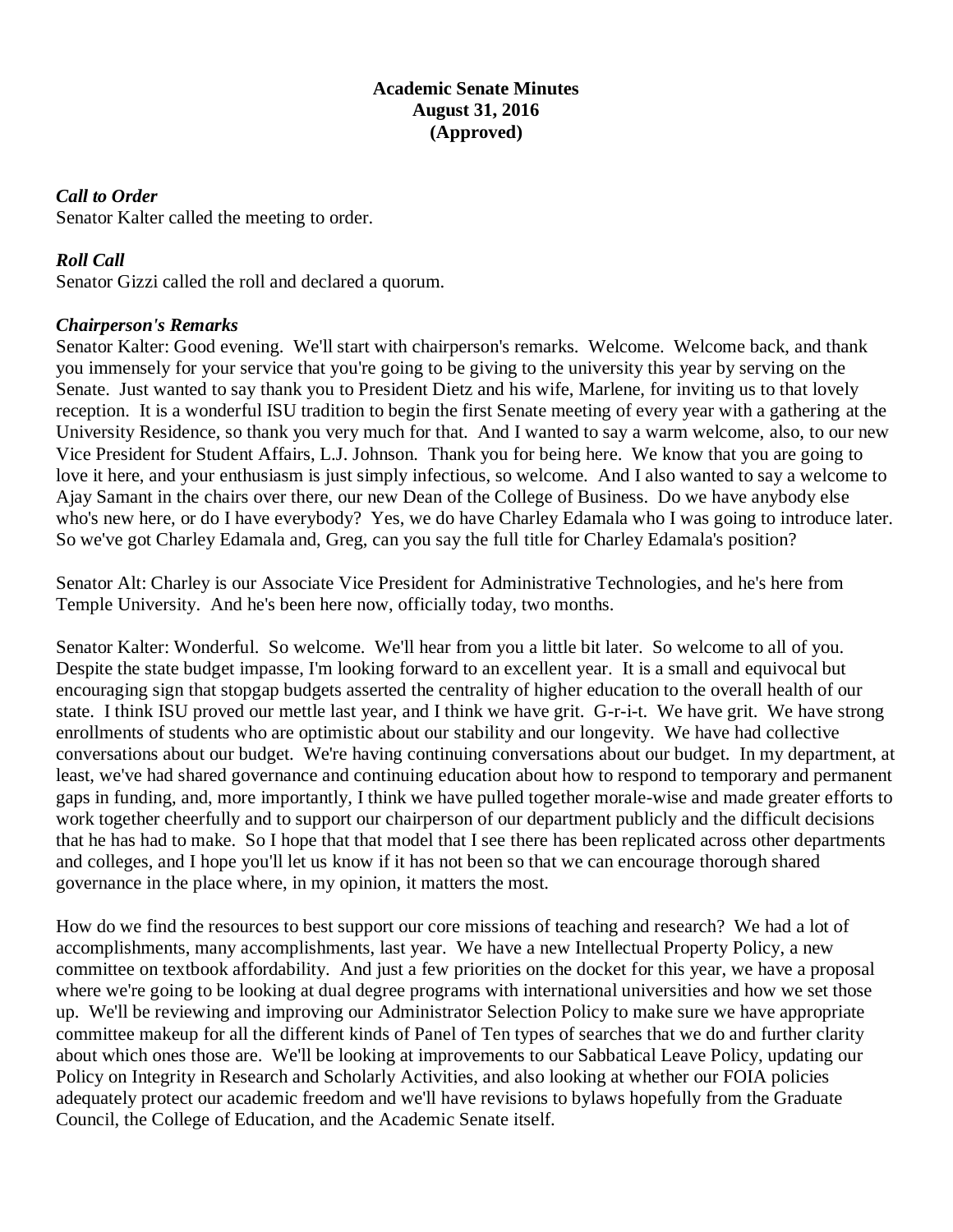So it was an eventful summer in the United States and, I think, around the world, and in many ways it was a disturbing one. There were many events that basically shook us to our foundations. I'm encouraged to hear that our student body president and the SGA will be working on initiatives to foster greater civility in political debate as well as addressing how we improve education around sexual assault and other Title IX issues for the new and continuing students. We are both, the student body president and I, looking forward to a vocal set of student Senators engaged in the conversation both in the smaller committees and at this big table on the Senate floor.

And, finally, Senator Hoelscher would tell me that I am remiss if I did not also say that most Senators find this experience to be of enormous service back to them. That you put in service here, but you also get it back to you. That we get out of it an incredible education regarding how the university works, who to go do when you want to change something or solve a problem, how to build relationships across departments that knit the university together. And, for myself, I continue to find it appreciable that we elected members sit around these tables shoulder to shoulder with our president and vice presidents and that we flatten that hierarchy that exists at most universities. That our administration listens carefully to us in this forum even to the smallest of our concerns, and that, I think, is no small thing. It's certainly not found everywhere, so it's something that we should appreciate. With that, let's wish ourselves good luck for the New Year, and I'll be happy to entertain any questions. All right. Seeing none, we'll move on to student body president remarks.

#### *Student Body President's Remarks*

Senator Walsh: Thank you, Senator Kalter. Hello, everyone. Welcome back to Senate. I'm looking forward to a very productive year together. I trust you're all having a great start to the beginning of the fall semester. First, I'd like to thank President Dietz and the First Lady for having us over at their residence today. It was a very delightful experience. I'd also like to recognize one of our own, Senator Daniel Heylin. Senator Daniel Heylin recently was elected as the new chairman of the Illinois Board of Higher Education Student Advisory Committee. So, just a quick round of applause for him just to congratulate him. Thank you, Dan.

Now, just to give you a quick update on what the Student Government Association has been up to the past couple weeks of school and where we're headed. I'm proud to say that the association as a whole is making itself more well known among students. In the past two weeks, we've been present at many of the welcome week events including the kickoff barbeque as well as the transfer student sessions. We'll also be making ourselves visible once again to the campus tomorrow at Festival ISU, my favorite day of the year. I'm very much looking forward to that. We've also begun the process of interviewing candidates for our Emerging Leaders Program and will be continuing to conduct interviews and accept applications. So, faculty, if you've spotted any freshman students so far who seem like they might have a lot of leadership potential on campus, please send them my way.

Prior to the start of classes, the association held a successful fall retreat where we exchanged a number of goals and ideas for policies and events for the upcoming semester and school year. Being that we're in the midst of a presidential election, we want to stress productive civic engagement. This will come in the form of voter registration drives as well as other events and initiatives that are intended to protect freedom of speech, promote civil discourse on meaningful political issues, and encourage students to become better informed voters. We're also dedicated to a number of other initiatives such as the ones that Senator Kalter has talked about in regards to sexual assault awareness, preventing sexual assault, and other Title IX issues as well as sustainability and other safety issues across campus. Thank you, and I stand open for questions.

Senator Kalter: Are there questions for Senator Walsh? All right. Seeing none, we move onto administrative remarks and we begin with Senator Dietz.

#### *Administrators' Remarks*

• *President Larry Dietz*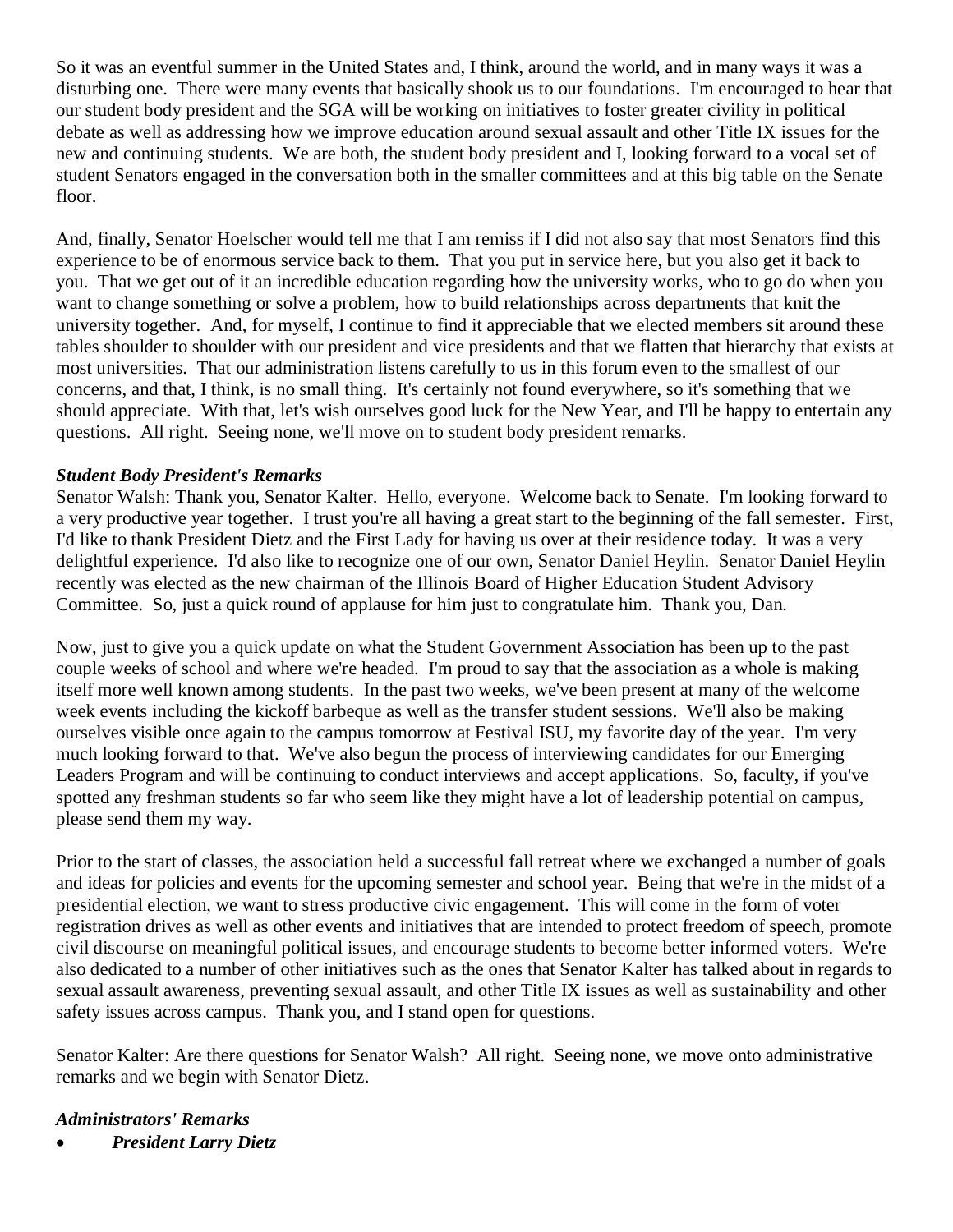President Dietz: Thank you very much. It was our pleasure to host all of you out to the university residence tonight. My wife, Marlene, corrected me and, for those of you who were there, I said, "Welcome to the home" and she says, "We're not quite ready for the home." It's a welcome to our home, but we were delighted to have all of you out there tonight. I want to also extend my welcome back for everyone. I've scripted myself a little bit tonight, uncharacteristically, because I've got a little bit of ground to cover here. So, pardon me, but I think this is a better way to get through some of this. We're off to another excellent start this academic year. One week from, well, actually, on Tuesday we hope, ISU will hold a press conference to announce our official enrollment numbers. I don't have that exact tally today, but I can tell you that we're on track to break a 27-year record for new freshmen, and our total enrollment could very well inch just over the 21,000 mark all with accompanying high numbers for diversity and for academic talent. Bringing in a large and motivated student class in this competitive recruiting environment is very difficult, particularly given the demography is declining as the direct from high school students decline in the State of Illinois, and competition from outside of the State of Illinois from other universities is at an all-time high. So, our folks that help recruit students really are owed a terrific compliment for the good work that they've done and please pass this along to the faculty and staff and other groups of folks in our enrollment management, admissions, financial aid, registration, advising, housing. And many, many other folks help do this, so I think that's really terrific.

If we plan to be captains of our own destiny, and that's probably an ambitious goal, but if we plan to do that, clearly the state is not going to help us get there. The trend line has been down for quite some time. We don't anticipate that that's going to change in the near or long-term future. So if we really want to be captains of our own destiny, there are a couple ways under our control that we can do that. One is strong, stable enrollment, and that's happening here. The other is working with and trying to raise additional private funds, and we're after that as well. So thanks to all of you that were involved in helping bring in this class, and thanks, in advance, for helping retain the folks who we're bringing in.

The retention piece is another magical part of our success here, in my estimation. One piece of great news received this summer came from the leading national publication in our field, the Chronicle of Higher Education. A month ago, the university was honored by the Chronicle as "a great place to work." It was a designation the university earned in two Chronicle categories last year. But this year, Illinois State received honor roll designation because of its high rankings in multiple categories including collaborative governance that Senator Kalter referred to before, respect and appreciation, and work/life balance. Some of you might be wondering about that work/life balance piece, but nevertheless, that was one of the categories. So we have a lot to be proud of. And all of this happened when I'm fully aware that there weren't any salary increases. That really speaks to your dedication and character. It really is gratifying that the Chronicle's assessment includes a confidential survey of faculty and staff at institutions like Illinois State, which tells me that we continue to support our university and ourselves through this kind of finding.

While we continue to support the university, regrettably, it's another matter at the state level. We will begin FY2017 the same way we began FY2016 – without a full state budget in place. And without the reimbursement for the financial assistance ISU provides to our students with the greatest need through the MAP Grant program, we will continue to honor the state's commitment on the MAP Grant program for the incoming students that we're recruiting now for next year. On June 30, the final day of 2016, we received a stopgap funding which, combined with a late April emergency funding measure, totaled just over 59.2 million dollars. That represents about an 18% cut from our FY2015 appropriation, which is more than the 8.6% cut the general assembly originally approved and was vetoed, but much less than the 31.5% reduction that was originally slated by Governor Rauner. It turned out to be very close to the cuts ISU had planned for in the first place, so with careful spending, targeted cuts, low debt, and solid enrollment, we began FY2016 financially stable and strong. Still with no FY2017 budget in place, the austerity measures we enacted for most of last year will remain in place this year. Unfortunately, we will add to the more than 100 non-faculty positions that have been eliminated or left vacant through retirements and resignations. We will address only critical construction and maintenance projects, curtail large equipment purchases, and cut back on professional travel. However, we remain committed to putting our students first by keeping our faculty in the classrooms and our student support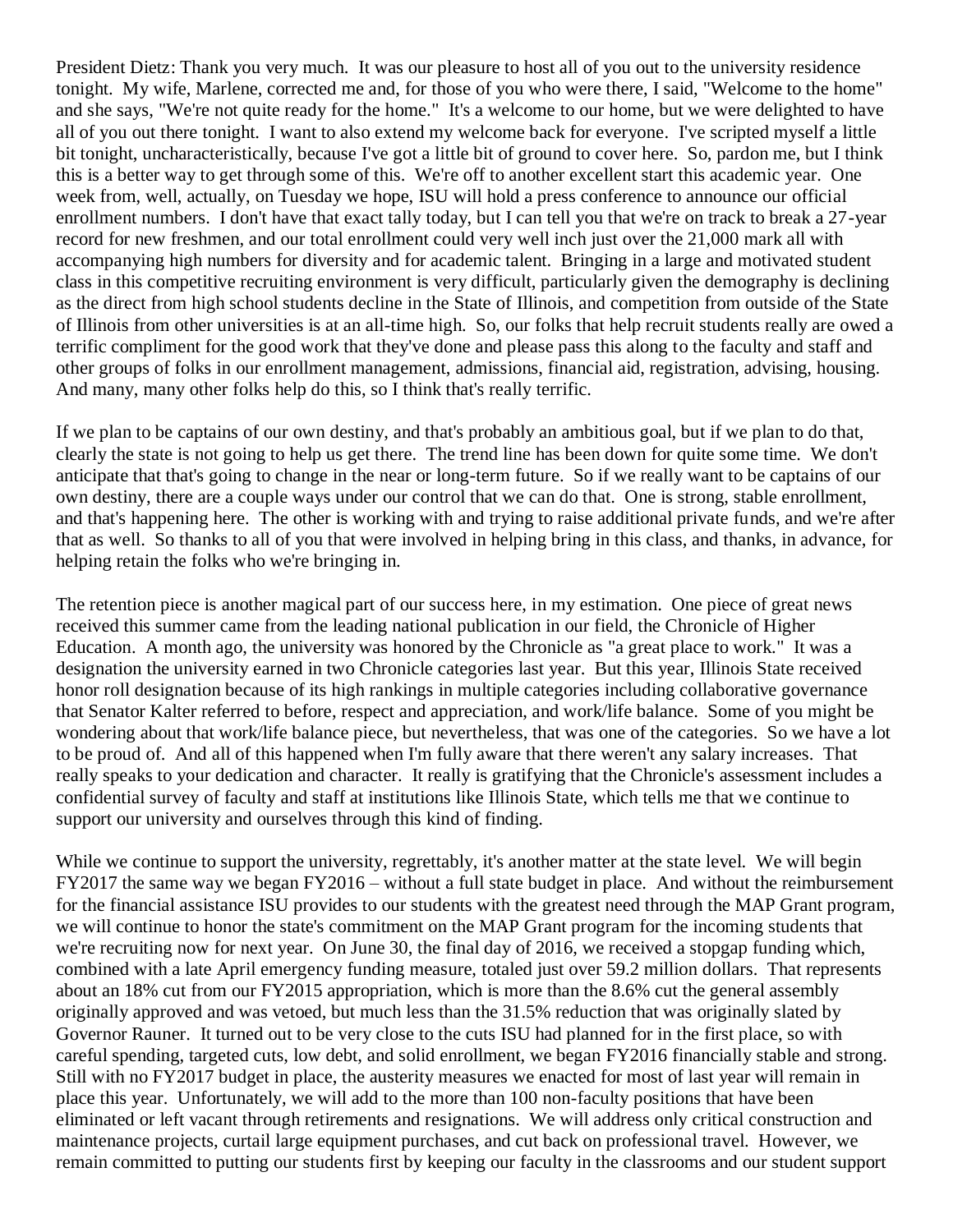staff in their offices. So I currently envision an academic year that is once again free from lay-offs or furlough days. Although any discussion of salary enhancements will have to remain on hold for now, I think you will agree that maintaining our faculty and staff base puts ISU in much better condition than many other Illinois colleges and universities.

Despite the budget challenges that face us, 2016 and 2017 will be a busy academic year for the university. We will continue with initiatives designed to bring more international diversity to our campus while offering further opportunities to our students to study abroad. Our initiatives related to civic engagement and service learning are also continuing, and shortly that program will be moving into a new space formerly occupied by the Honors Office. The Honors Office has moved and they are in the Professional Development Building with more space and more room for students and the staff there. You might also remember that toward the end of the last spring semester I announced the formation of a task force to address university climate assessment that was completed last spring semester. That task force convened its first meeting this summer, and the Task Force Steering Committee met last week and they are going to be holding a planning retreat, I think, tomorrow. I have asked the task force to review climate assessment findings and bring recommendations to me and other members of our leadership team. I can tell you that even at this early stage, the assessment has led to changes in our Office of Equal Opportunity and Access, and in certain events it will no longer be a part of our campus calendar. I want to thank, in advance, the Steering Committee and the entire 25 committee membership for their willingness to contribute to Illinois State's core value of diversity. With that, I wish you a happy and healthy and prosperous academic year, and I yield to any questions that you might have.

Senator Kalter: Are there any questions for President Dietz? All right. Seeing none, we'll go now to Provost remarks.

#### • *Provost Janet Krejci*

Provost Krejci: I will echo my thanks to President and First Lady for hosting our reception. It's always wonderful, and it was great to see all the new senators, and I will welcome everyone back. I have a special welcome to my new colleague, L.J. He has been really a terrific addition to the Vice President group, and I hope you all get to know him, and I can guarantee that won't be difficult because he has been extremely visible and tireless in becoming a real champion for our campus already. So, welcome, and thrilled to be working with you. I also would like to welcome our new deans. We mentioned that we had a couple people here. Ajay Samant is here. He wrote me today and said, "Is it okay if I come when it's not my turn?" and I said, "Come on down. Absolutely!" So, thrilled that Ajay is here. We're also welcoming Dr. Judy Neubrander, who is our new Dean of College of Nursing, and we're welcoming back our acting Dean of College of Education, Al Azinger, who is going to be working this year while Perry Schoon is on his ACE Fellowship. We have kicked off the search for the CAST Dean and we will be having airport interviews, we believe, in September and the finalist interviews in October, and as soon as we have those dates we'll let you know. We're looking for a good pool there.

I will say that the summer was extremely busy with preview. We had our record preview attendance this year, and of course, as President Dietz identified, it looks like it's going to be a record class for this fall. First day, we had 20,924 registered, and I will tell you that we have at least another 100 registered as of this time and we will wait until 10th day census to have firm data. We have over 200 first time college students with an ACT of over 30, and we have a couple perfect scores in our group here. All major enrollment categories are up compared to last year, including first time and freshmen. We have about 39 more first time and freshmen/frosh coming to ISU. We do expect the average ACT to be inching up from last year. We also have a record enrollment for transfer student, and we are up in graduate student enrollments, up 6%, and that's really a wonderful target. I thank you all for that work because we had not been up in graduate students, so we're thrilled about that. And we will, as President Dietz said, hopefully have an official notice on the 10th day.

President Dietz talked about the budget, and we worked hard in late spring and early summer with the deans and the chairs to prepare for FY17 and even though we don't have a budget for FY17, we have already made some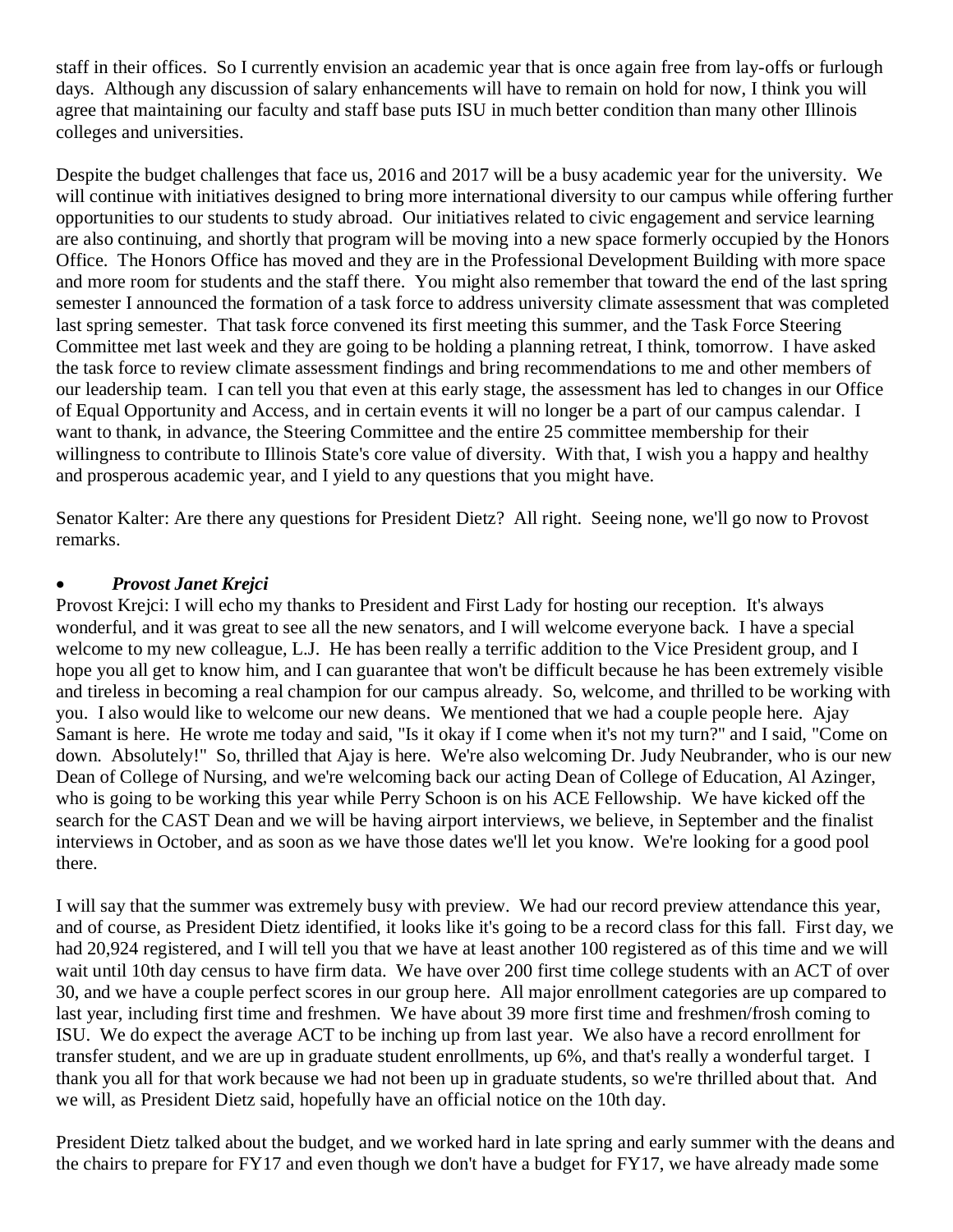reductions so we are prepared and we are going into FY17 very strong and stable and feel very good about that. We're fortunate at ISU to be in this position of being proactive and, to that end, this summer we invited some representatives from the Education Advisory Board to come and help deans, directors, vice presidents to look at how we could move forward to be as strategic as possible. We're focused on two areas: How do we leverage resources and the best way possible, and how do we identify new areas for growth? So, to that end, deans, directors, and chairs have been working on this and will continue to work on that this fall in terms of what are best practices across the country. We also participated in an all-day workshop today, the deans and many of the campus leaders for the campaign, and I will tell you it was a very successful day where we worked together across divisions to make sure that we can tell our story and make this campaign truly transformational for our campus.

I just want to have a couple updates on some of the work that has been done by the Culturally Responsive Campus Community group, which also has some crossover with the Steering Committee that President Dietz talked about for the climate assessment. They're holding their conference October 24th and 25th, and this is open to students, community, faculty, and staff. They will limit it to 300, so please look for that registration. This conference is a follow-up from the spring conference. We had to really look at how do we create inclusive environments. Increasing diversity is wonderful, but if we cannot create inclusive environments, it will not be enough.

So, I just want to give a couple thanks out to Dr. Roberta Trites Seelinger, who welcomed the new freshmen in convocation. She did a fabulous job, as she always does. Also would like to give a little update. We talked about the Community Engagement and Service Learning Move. The international division is working very hard as well, and they will be reporting directly to the Provost at this time because Dr. Rita Bailey left us on May 31st for a job as the Dean of Honors College in Kennesaw State, and so we will not be replacing that position in the Office of the Provost. So I have been working closely with Luis Canales over the summer. He is welcoming two cohorts of ELI students who are on campus. Please, if you see them, welcome them - one from Panama and one from Mexico. He also just returned from China and has been working with department chairs and directors to identify programs that are  $2+2$  or  $3+1$  or graduate programs where we will be inviting an increased number of international students to join us at ISU. I think that is all. I know that we are beginning to create the task force to update Educating Illinois, and I think you'll hear more about that. With that, I will pause for questions.

Senator Kalter: Thank you. Do we have any questions for Senator Krejci?

Senator Winger: 2+2 or 3+1. Explain that.

Provost Krejci: We can talk about this in more depth, but there are programs where students would be taking the first two years of their college education in their own country and then coming in here for their major courses. A 3+1 is also a similar program where they might then be preparing to actually get ready for a graduate program.

Senator Winger: Thank you.

Senator Kalter: Other questions for Senator Krejci? All right. In that case, we'll move on to Vice President for Student Affairs, L.J. Johnson.

#### • *Vice President of Student Affairs Levester Johnson*

Senator Johnson: Thank you. I'm so glad to be here. It's really nice to see how this actually operates since I've only known it, I guess, in the abstract. And I want to start off by again thanking you all for being so welcoming over the last eight weeks it's been. Faculty, staff, administration, everyone's just been so helpful as far as my onboarding process as well as getting to know the campus community.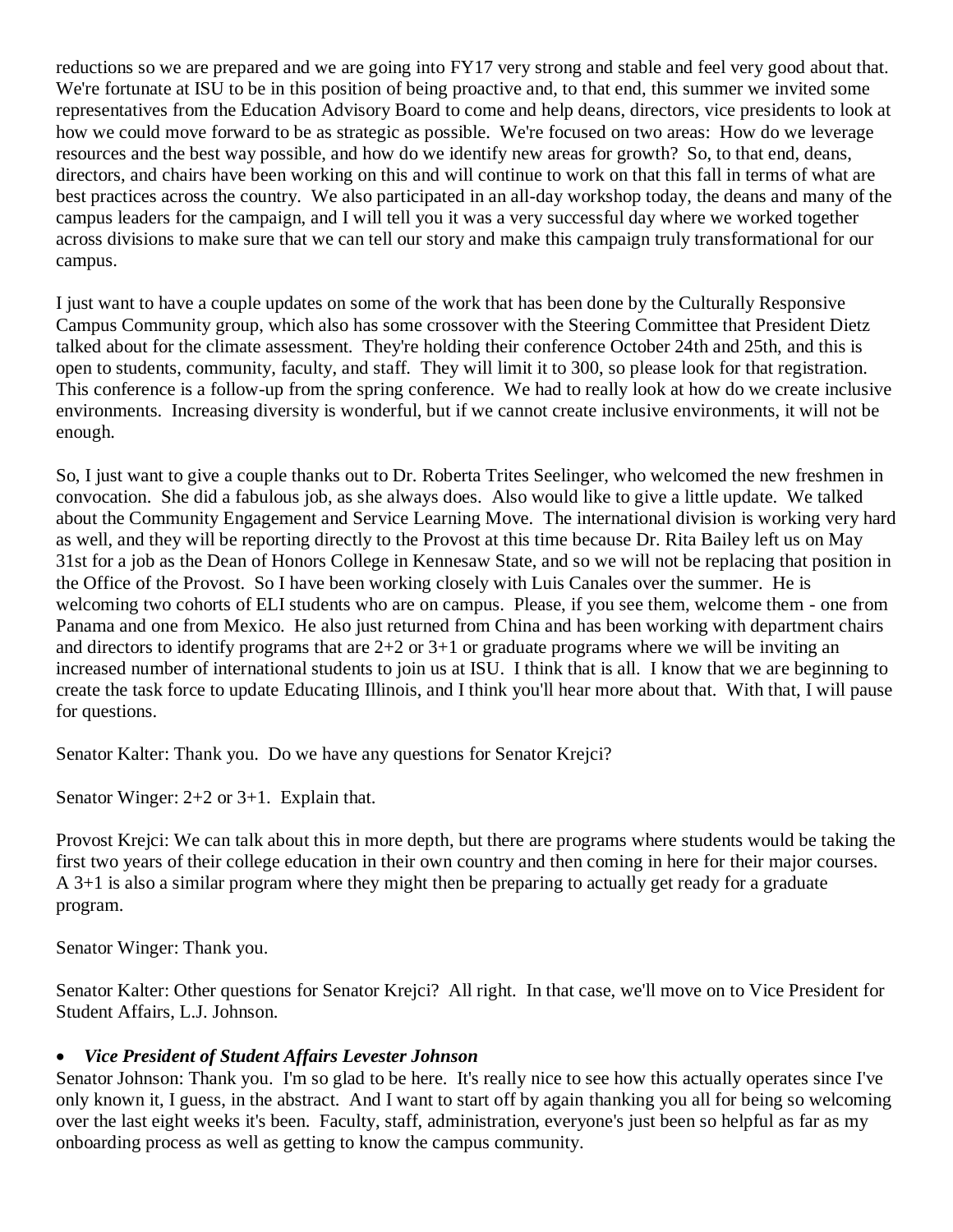I'm going to approach my report from two perspectives – one, from an operational level, and then the next from a strategic one. And I'll start off by giving a recap of Welcome Week, which we hit record numbers as it relates to the programs and the activities that took place. Highlights for me, personally, as I feel like I'm a first year student going through all of this… Highlights for me, though, included of course the block party activity, the rec rally (I did not climb the wall, but I was very tempted), Diversity Advocates Program, which is something new that we actually launched. The numbers were a little bit low, but it did provide for some much more oneon-one engagement with students who attended that event. And then, of course, the Meijer Mania. And no, I did not get out and stroll or do any line dancing for that activity as well. But definitely those were our highlights and the programs were extremely well attended and I just have to say, weather, weather, weather, as it relates to that, really helped out. I want to thank you all as well as far as the community here for assisting. You can't be successful and you can't pull off these programs if you don't have an army of volunteers, and for all the volunteers, faculty, the staff, the students, our Student Affairs Division in particular, our Offices of Housing, the Dean of Students' Office, and our university police really showed their expertise and worked hard in order to pull off I think what was an excellent Welcome Week where our students, our new students, and our families are very satisfied and happy with the outcome. Our residence halls are at capacity, are pretty much at capacity, so it's a great thing. We are going through right now the hall kick-offs and so there's everything taking place programmatically within those facilities from karaoke to ice cream to photo booths. I have to watch my weight, as a matter of fact, due to all the great food. And it has been very engaging attending all of those events each day and each evening. Currently, Greek recruitment is taking place both this week and next week. And I want to put a plug in for tomorrow. Mark your calendars. We have the Festival ISU. It will be my first, but from what I understand, the quad area will be filled with tables representing various organizations and offices on campus, and I think it's a highlight for this community. And it's extremely important, I want to stress, to in particular get our new students out for this because, as we know, engagement-- and that's both engagement inside and outside the classroom-- leads to persistence, which leads to completion, which is what this is all about as far as trying to get degrees for our students. So please encourage your students to come out tomorrow. It's between 10 a.m. and 2 p.m., so make sure that they come out for that.

On a strategic level, I want to tell you about some of the things that we're going to be working on and me, in particular, that I'm working on. The first thing that I've been focused on is trying to develop and trying to figure out a strong leadership team, an executive team, for our division. And then, we're going to actually put some thought to possibly a new structure within Student Affairs, looking for efficiencies within the division. And President Dietz pointed out, who knows how long this is going to last as far as this funding impasse. We have to be prepared and do our part in order to have savings within our area. So we're definitely going to be focused on how we can be more effective, streamline things, and actually be more of a service to the campus community and develop clusters and lines by which it makes sense for us to serve the campus a lot better.

Other areas of focus will include leadership development, looking for, again, the opportunity to partner with areas like SGA on issues of civic engagement, service, Greek life, as a matter of fact. Our Greek system, I think, could use a little bit more TLC and support so we've definitely got some focus in that area, as well as bystander training in Title IX. Definitely going to focus there. And then, of course, I have a passion and an interest within diversity and inclusion issues and I'm looking forward to working closely with the task force that's out there and the work that they're doing and to implement some of the things that they come up with.

Again, I want to end by saying thank you so much for the warm welcome to the campus community, and I will be available for selfies afterwards if you are interested in doing so. You didn't think I was going to leave without saying something like that and put a plug in for social media, which I think is a wonderful way for engaging the campus community. So, I will open things up for any questions that you may have.

Senator Kalter: Do we have questions for Senator Johnson? We do.

Senator Gizzi: Are you sure your Instagram doesn't have anything about dancing at Meijer?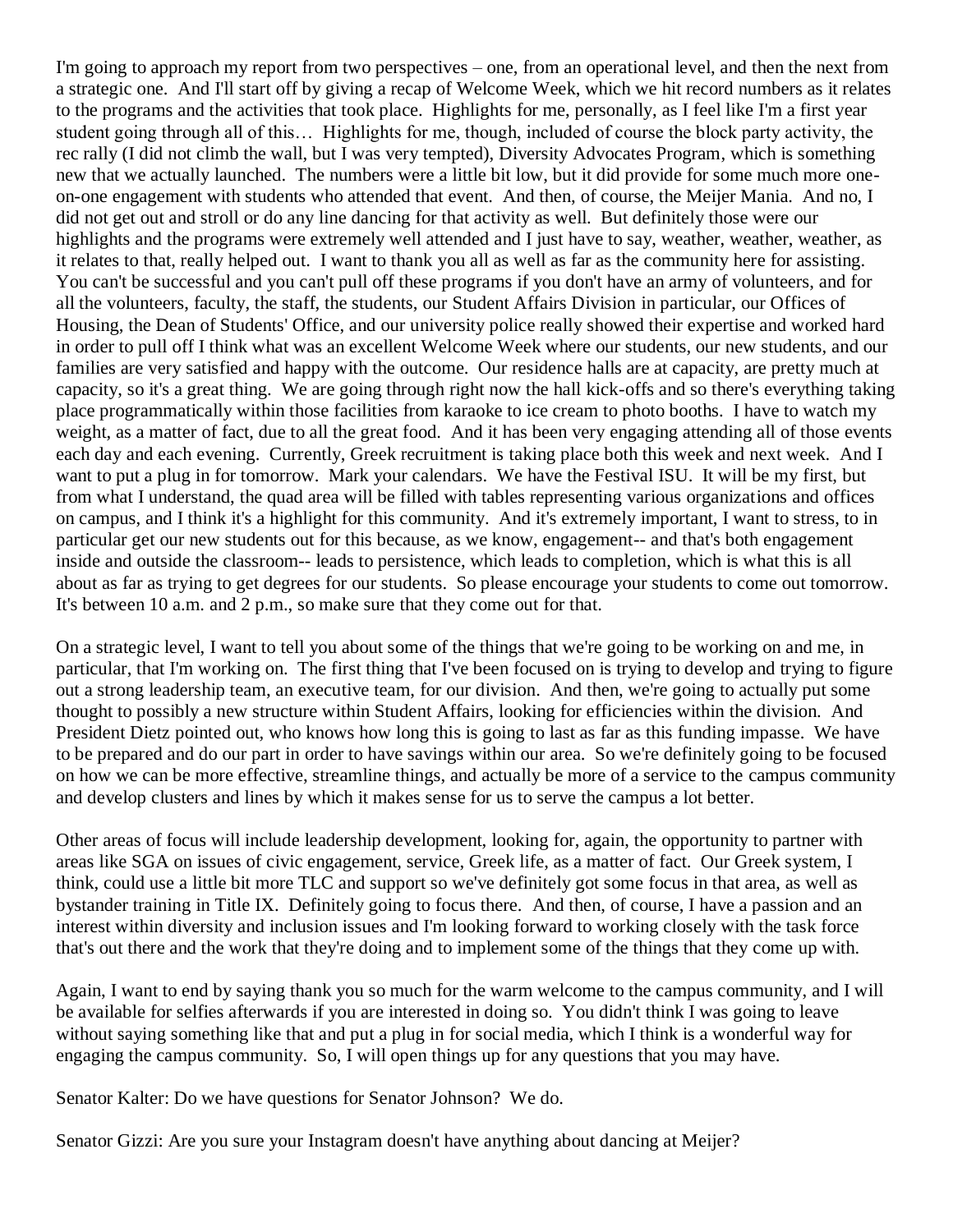Senator Johnson: I may have taped some other individuals, but I did not go there myself as far as being taped.

Senator Kalter: Further questions?

Senator Grzanich: I just wondered if you could elaborate on what you meant by Greek life TLC.

Senator Johnson: Yeah. I think over the years, from the time when I interviewed for the position to when I first got here and started interacting and engaging with some of the students and asking them, truly, what are some of the challenges that they face here on campus, Greek life kept coming up as a question that they have. And the question really revolved around the revolving door sometimes that we have with Greek organizations maybe being asked to leave for a while, whether that's from an institutional perspective or from a national organization perspective. And so the thought is, how can we address issues such that the Greek system is strong so that members of the Greek system first commit to the institution as a whole, secondly, that they commit to the Greek system as a whole, and then, you know what? It's great and fine and dandy to be so proud of your Greek letters and what you stand for as far as a specific organization, but somehow, someway, we've got to get to a place where it's the Greek system that is strong, and then that system is only as strong as its weakest link. So how do we make sure that students know what the policies and the procedures are for being strong and not breaking those such that they have to leave, and stop this revolving door of students and organizations being asked to leave and then after a couple of years being asked to come back. So we've got to address that somehow, someway. These organizations are extremely strong as it relates to developing leadership skills. I think they contribute back to a campus community academically and otherwise, and I think that this campus and its Greek system has an opportunity to be literally a leader nationally as it relates to the engagement that takes place, so I'm very committed to getting us there somehow, someway. And it's going to take partnering with the Greeks and coming up with those ideas, as well as alums, in order to get there.

Senator Kalter: Further questions?

President Dietz: I was remiss in not welcoming Senator Johnson to this group. He's been here since the 5th of July working, and I've worked so closely with him that he doesn't, for me, seem new anymore. But I was delighted that we were able to recruit him. I've known Senator Johnson for 25 years. That is probably a conservative number, and he's had the distinction of not very many people in the Student Affairs division of having been the President of the National Association of Student Personnel Administrators. That's the largest organization of its type in the country representing all Student Affairs administrators across the country. So I considered it a bit of a coup to be able to get you here, so we're absolutely delighted that you're here. And I want to correct one perhaps misperception. If you picked up the Pantagraph yesterday, there's a front page story and several pictures of him in there, and I want to dispel the myth that L.J. bought that advertising. He did not do that, but it was a great story and congratulations. We're glad to have you here.

Senator Kalter: Are there further questions? I will take a selfie as long as you get on the rock wall, and I'll be right next to you and I'll be taking it with you so you'll have, you know, a comforting presence.

Senator Johnson: We are on!

Senator Kalter: Excellent, you got it. All right. We move on to Vice President for Finance and Planning, Greg Alt.

### • *Vice President of Finance and Planning Greg Alt*

Senator Alt: I also want to add my welcome back to faculty and students for another great year and also welcome my colleague, L.J. I think it's evident that he brings a lot of energy and enthusiasm to the campus and I think it'll serve us well. During the summer, one of the fallouts from the state budget crisis was that it did negatively impact our credit profile as both Moody's and S&P lowered the university's credit rating. Previously, we had a Moody's rating of A3, which was lowered to VAA1 for AFS system, and actually two notches for our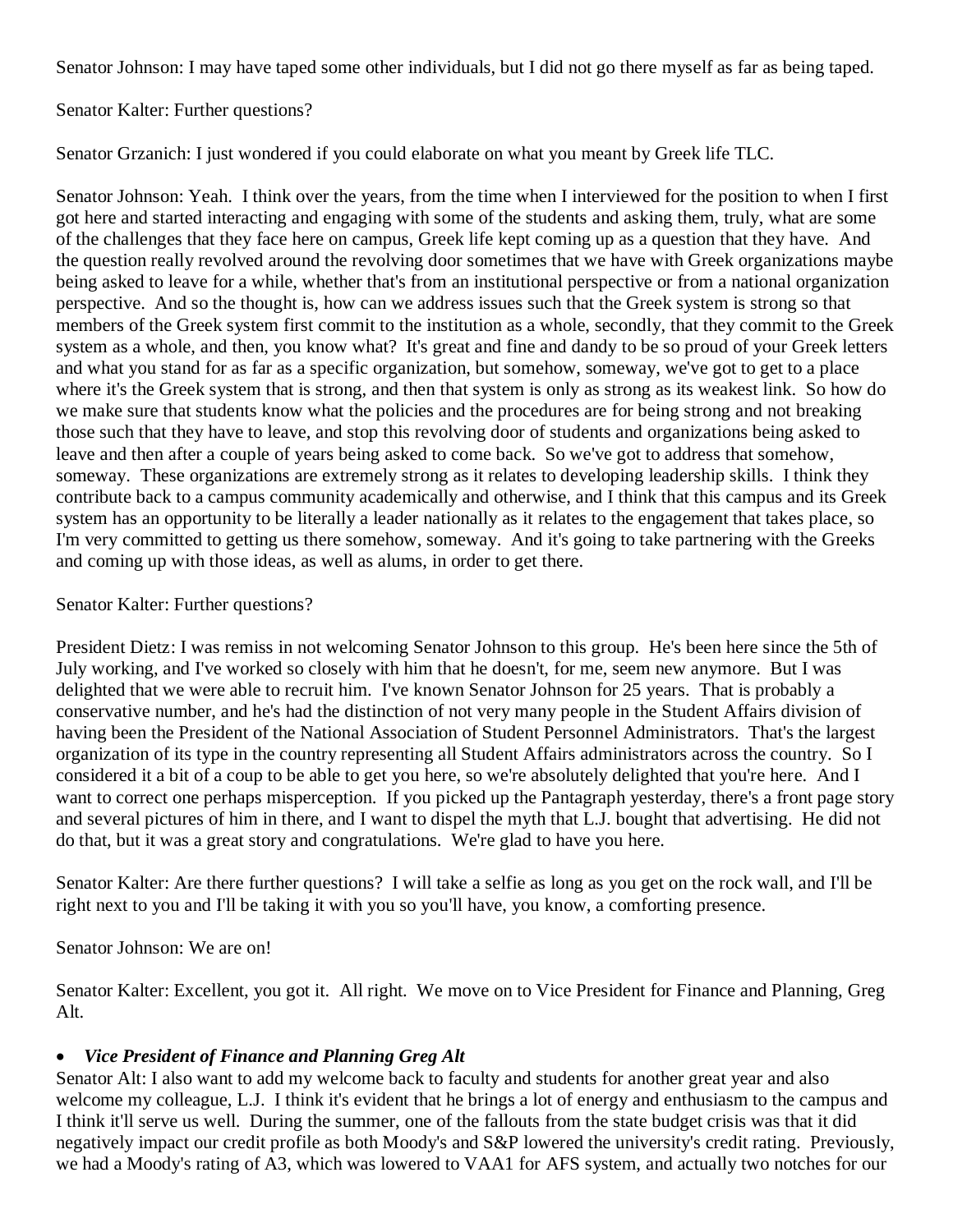general revenue debt of VAA2. A few weeks after that, just actually three or four weeks ago, S&P lowered our rating, which had previously been A+ for many years, was lowered to an overall rating of A for all of our debt. So what does that mean? Well, we still have a very respectful credit rating. We still have the second highest credit rating of all the public universities because all of the universities were also lowered within this because it's all a fallout of the state's inability to solve their budget issues. And we can still issue debt for capital projects, but the fallout is that it'll be more costly and it'll be more difficult. So that is one of the unfortunate impacts of a state that continues to not manage their budget, that we are impacted in that way.

Just an informational item on an HR benefit issue. Some of you participate in the Prudential Long-Term Disability Insurance Program, and you would have been billed this summer for the premiums directly from the company, Prudential, and they do a direct billing and this was their first summer for that. Unfortunately they got a little too enthusiastic about that and they actually billed for four months rather than three. So, if you've participated in that and you actually have paid the September premium, they'll refund that to you because they were not to have billed that. That's to be withheld from your payroll. And if you have not paid that, then don't worry about it, but you do want to make sure that you've paid your June, July, and August premiums if you have not. If you have any additional questions, I'm glad to talk to you afterwards or HR benefits can help you with that, but that would affect you only if you're in the Prudential Long-Term Disability Insurance Program.

And, finally, just a few IT related updates in addition to taking advantage tonight of the opportunity to welcome our new colleague, Charley Edamala, to campus. And actually I want to revise his title. I didn't quite say it correctly. He's Associate Vice President for Administrative Technologies and Chief Technology Officer, so that's the full title. I failed to say that. But I also asked Charley to be here tonight to address any questions related to the Office 365 transition. Senator Gizzi is also participating in the transition and will provide a more informed update in just a few minutes, which would be a better time to address questions at that time. But I also wanted to mention that this summer we were very successful in completing the wireless upgrade in our residence halls, so now all of our residence halls have been upgraded for wireless. The bandwidth is about ten times improved from what it was before, so I'm certain that our new students in the residence halls are taking full advantage of that. With that, I'm glad to answer any questions.

Senator Kalter: Wonderful. Are there any questions for Senator Alt? All right. Seeing none, we do actually have business on this first night, and so we're going to start out with two advisory items. The first one is coming from Senator Gizzi about the Office 365 update and an overview of that.

#### *365 Update Overview*

Senator Gizzi: The reason why I'm giving this update is because I'm the faculty member on the Office 365 Transition Communication Committee. If you recall, particularly those on the caucus, last fall we were asked to add a faculty representative to this committee, which was created as a way to make sure that the shift to the new e-mail platform from locally hosted e-mail to Office 365 mail and calendar and all sorts of other features, many of which we still don't even have fully implemented, had input from across campus and across sectors and to really, I think, improve on some of the problems that occurred during that fall 2015 "technocalypse" that we'll try to forget. To be honest, I think this experience of working on this committee has just been a really positive one. I was an early adopter to Office 365, shifting in January of this year. I asked to do that because if I was going to be on the committee I needed to know what the system was like and how it worked and what the problems were. I'm a fairly advanced technology user, but it was seamless. It took a couple hours for probably 10,000 emails to transfer over and it took maybe 20 minutes to go to all of my mobile devices and just quickly update my settings.

Several of you are already on Office 365 because the transition began in earnest this summer, and we spent a lot of time trying to figure out how to do it, and we decided very quickly we would not do what was done with the students last year, which was everybody en masse at once. We decided that was not the approach and instead it was decided that it would be done by college and by unit at the discretion, the choice, of those units when they were ready to, but generally, doing them all at the same time over the course of a week. The handout gives you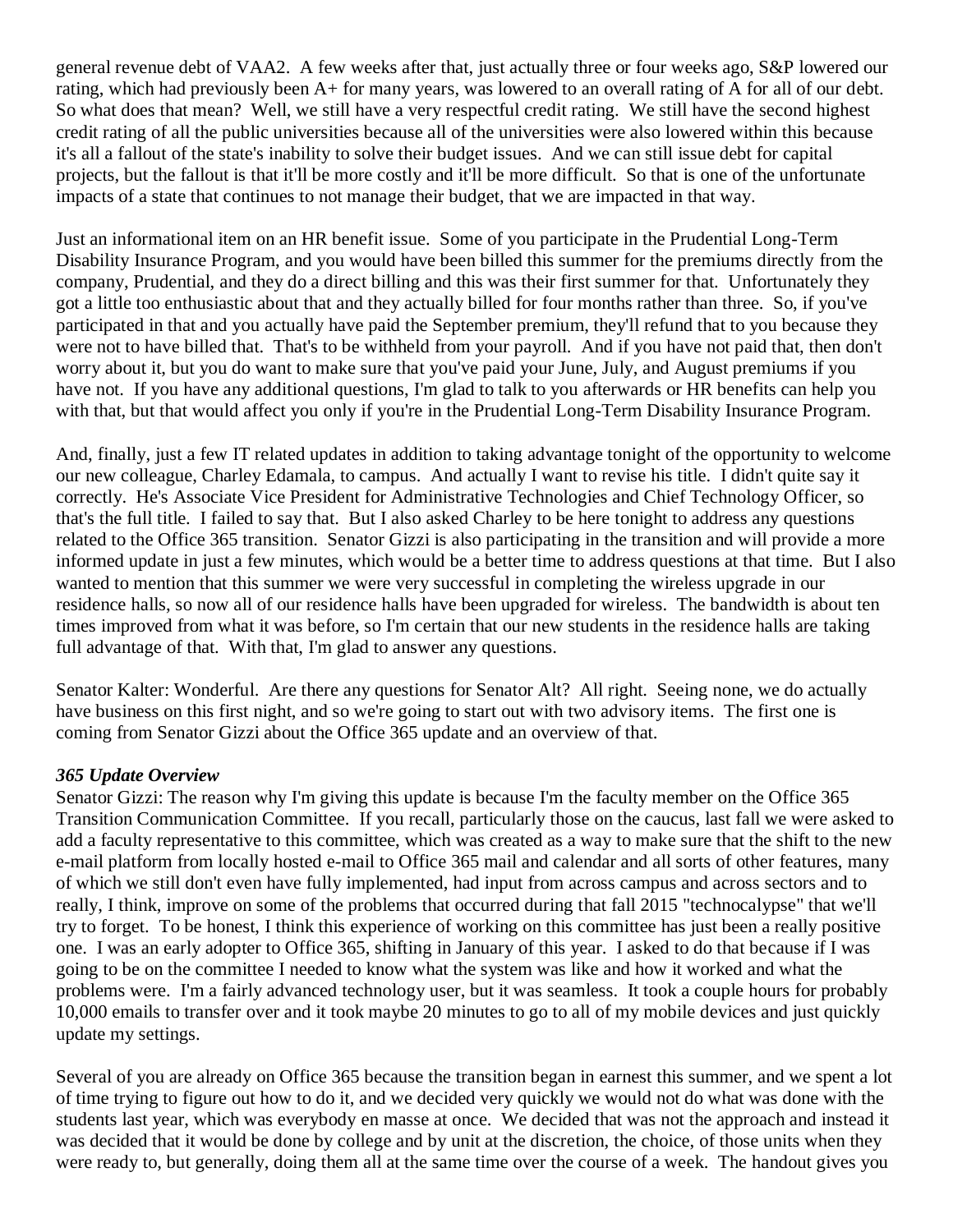a list of where we are right now and several colleges are completely done. Mine is only about 20 of us in the College of Applied Sciences and Technologies have shifted over. But sometime between now and the end of the semester, everyone will shift over. You will have emails tell you when this is going to happen. You'll have instructions. We have a very nice website that's been developed and that was one of the key communications things. We focus on e-mail and calendar. Those are the two things that are there.

I've been really impressed with the process. I think AT has worked very closely with representatives from all of the colleges to determine the best way to make the shift happen. It's been a positive experience, and I want to give particular kudos to Craig Jackson and Ed Vize who I have worked with very closely. They're really working hard to develop a culture in which AT and Information Technology is receptive to the needs of faculty, and I think we're moving in a positive direction. I'm absolutely thrilled that Charley is here because I believe, without a doubt, that we're going to move in a positive direction on these issues. It doesn't mean when faculty says, "I want this technology" that we're going to get it. But what it means is that our needs, which are very different very dramatically across units, are going to be taken into account. And the Senate is still continuing to consider issues over the long term about our learning management system, about ReggieNet and things like that, and we work with Mark and we work with Claire and so that will continue as well, but I think that this experience has been a very positive one.

The only other thing I would say is, seriously don't freak out about it. When it happens, yeah, it might be a little bit of a pain, but it took me about five minutes to set up my iPhone at most and I've actually come to the point where I even like Outlook. Sshh! That's hard to say. I'll take question.

Senator Kalter: You're there. I'm not quite there yet.

Senator Gizzi: My personal e-mail is still in Apple Mail, and I'm very happy there, but the full features are not in the web. The full features are in the Outlook Client, and in the Outlook Client you can create groups. The scheduling is pretty good, but I've learned, fill out things where you're out of the office and say, "busy" so that your department chairs won't know.

Senator Kalter: Sign off of IM. Do we have any questions either for Senator Gizzi or for Charley Edamala or Mark Walbert, AVP, on my right?

Senator Marx: Two technical questions. In the old e-mail system, one could set up alias e-mail accounts, or email addresses, attached to your regular ULID. Will those be transferred over as well? Would they still work?

Senator Gizzi: I'm Googling aliases and Office 365. No, seriously.

Senator Kalter: Not right away, Mark?

Senator Marx: For example, I set up an alias that's just my last name where my ULID includes my initials in my last name, and I wanted to know if that alias…

Mr. Edamala, Associate Vice President of Administrative Technologies: Let me get back to you. I know I have an alias set up for me. My ULID is terrible. So I know it does work. I'm not too sure if it's a self-service piece or if it's something that has to be done back, and so I'll get back to you on that.

Mr. Walbert, Associate Vice President of Academic Technologies: But when you log into Office 365, you'll use your ULID @ilstu.edu as your e-mail address for that log-in credential?

Senator Marx: Of course. The second question has to do with the ability to forward the e-mail to some other address. Will that be in place as well?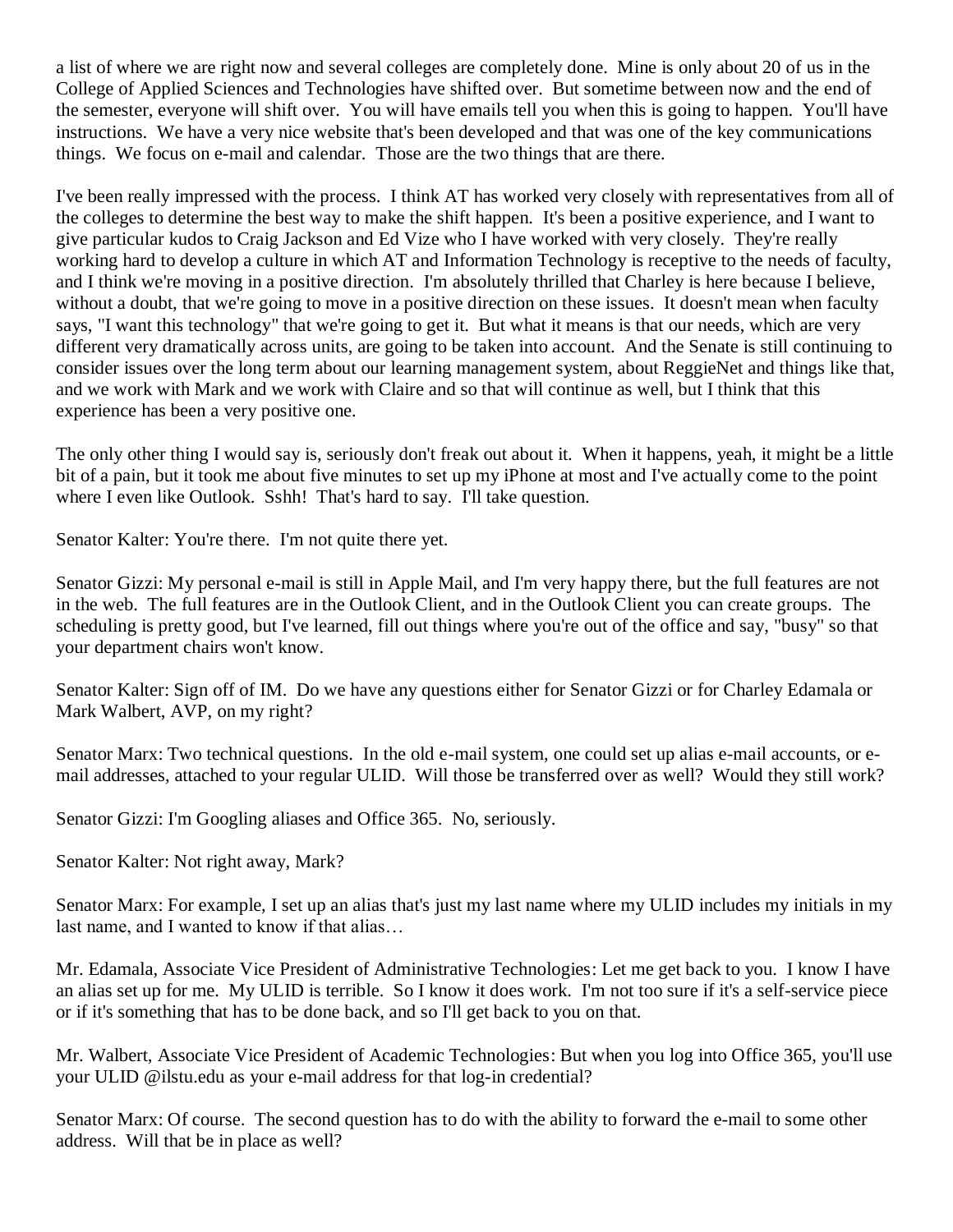Mr. Edamala: Yes. That's part of the feature of Outlook.

Senator Marx: Ok. Very good.

Senator Kalter: Wonderful. Senator Marx, when they came to me I asked them about that because I have smkalte and susankalter. That apparently transfers easily. They were telling me something about when multiple people are on one e-mail, it's a little bit different. So that is probably what we have to look into. But for the ones where you just put in something that's easier for your students to remember, I think that one is smooth, as far as I was told by my tech people. Are there any other questions?

Senator Dawson: Yes. In terms of groups, I've talked to the tech people and they say use lists. I use groups because I have a class of 100. I have two of them, and I could group them together in the past and now I can't. I have to go out to a Word doc and copy and paste the group into the BCC line, so that's a real problem. And then the other question is, is there any easy way to integrate Google calendar with the Outlook calendar? I use Google. My kids use it. Our whole family uses it and we're very into droids and stuff and so we've used that to communicate with each other, but now I've got yet another calendar. So, if there's any way that you can ease that pain through an add-on or something or suggest something I can use at home or elsewhere.

Mr. Walbert: Two things. Outlook will be Gmail, Google calendar. I can't tell you how to set that up right now, but I know Outlook will read your Google calendar. I use Outlook, the app, on my iOS devices, and I can get my Gmail calendar on that app as well, which if you're using an iOS or android device, it's only recommended the Outlook app for that. It'll work beautifully with Outlook and three months calendar. So on the Gmail side, yes. And what was the other question? Groups. Groups is a feature that will be available on Office 365. It's not available yet. I don't know if we have a timeline. I don't think we do yet, but once everybody's over, I know we want to turn that back on so you'll be able to get this. It's really very easy in Office to create groups.

Senator Dawson: Right. I've used them extensively in the past. Ok, great. That's because why I can't lose that Word doc with that list of all the e-mails.

Senator Pancrazio: Yes. One of the minor points that Senator Gizzi brought up… You mentioned ReggieNet? As a technology advocate and user, I started with Mallard. We moved to WebCT when it moved to Blackboard, and now we've moved to Reggie and each of those, the way it was set up, was able to provide students with services and it really reduced the cost of textbooks. My question is, is there any question or discussion or thought that people eventually abandoning ReggieNet, moving from Sakai, which was supposed to be… Is there anything coming that we need to know about? Because I was promised that wouldn't happen.

Mr Walbert: What we have done with Sakai is we've moved into an offsite host, and it's been brilliant since we've been able to do that, so the support - we just signed their contract for the next year. So, I'm looking forward to continuing that relationship and having them work with us to develop things, right? We'd like to have Sakai do that it currently doesn't do.

Senator Pancrazio: I am relieved.

Senator Gizzi: During our last meeting of this committee, one of the things we actually talked about was ReggieNet, and there are really significant upgrades available to Sakai to improve it, but they decided, and I think wisely, to hold off on those for a year to, let's just sort of keep the boat steady and, you know, let's get through all these other technology changes and then we'll continue, but I don't…

Mr. Walbert: One major change…

Senator Gizzi: ... At a time. And I strongly supported that.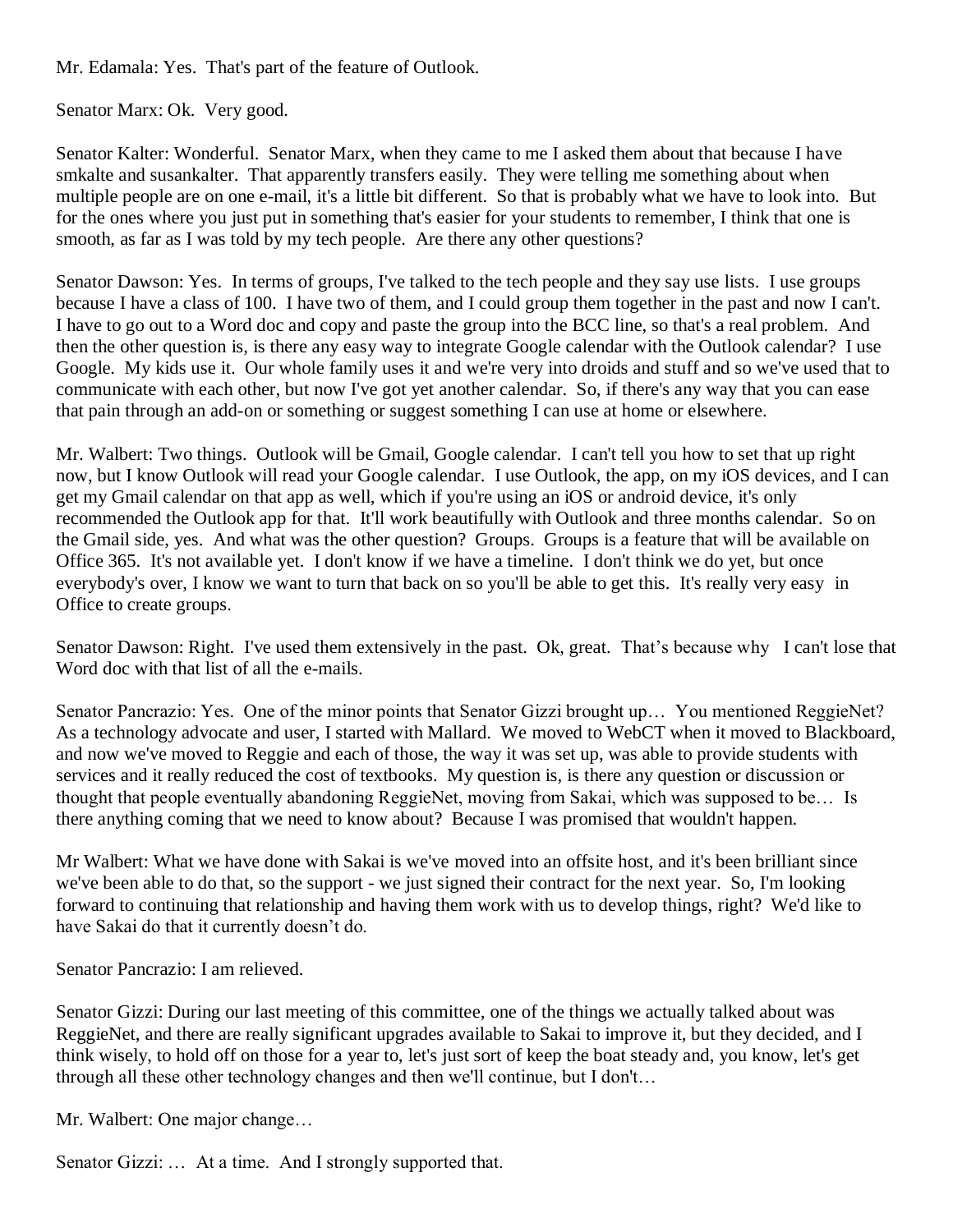Senator Kalter: You might have noticed Senator Pancrazio that I moved away from the microphone when you asked that question. Are there other questions?

Senator Munoz: It's not really a question. It's more of a statement. I just want to say thank you for switching over to Office 365. I can finally be prepared to keeping track of my professors' e-mails. The last e-mail server was a little hard for me to keep on track with my professor for last-minute changes. So, now I finally have an app to keep me on track for my classes. So, thank you.

Senator Kalter: Great. Any other questions? That's good to hear. Wonderful.

### *Coalition Of Intercollegiate Athletics Documents (Mike Bowen, COIA Chairperson) Memo from Athletics Council*

Senator Kalter: All right. We're going to go to the next advisory item. This is an odd one, so I have to introduce it because it's coming from outside of our university. There is an organization called The Coalition of Intercollegiate Athletics. About a year ago or a little bit more, they sent out to most Senates and most universities a request for people to get on board with their attempt to have Congress create a Presidential commission on intercollegiate athletics. As many of you know, we have sort of a two-tier Senate system. So we have Senate and its internal committees that you all just elected chairs and secretaries for, but we also have external committees at the Senate.

We have an external committee called the Athletics Council. It's a very popular committee. A lot of people want to get on that. And it's hard to get on it because they have to have certain kinds of gender balance and college balance and all of that kind of stuff. So we pitched this question to the Athletics Council and last year they discussed it, and you'll see in the very wonderful "Dear Dr. Susan" memo with the Athletics letterhead that they are basically recommending to the Senate that instead of getting on board with this, that because of differences between basically the universities that are at sort of the forefront of this kind of initiative and our university, which is a different kind of athletic structure, that essentially I think, as they say, let me see if I can quote them, that "We have internal processes at work. Let's sort of stick to our in-house faculty governance system." So, does anybody have any comments or questions about that advisory? One thing that we can do, this external committee, all external committees report to some internal committee of the Senate. So if there are a lot of questions or concerns about their recommendation, we can give that to the committee that they report to, which, I believe, is Faculty Affairs, or we can essentially agree with their recommendation. So are there any comments or questions?

Senator Horst: I was confused. At this point are we going to do a sense of the Senate resolution, or is that another item?

Senator Kalter: Well, I don't think we have a sense of the Senate resolution on tonight's agenda. Obviously, those don't have to be scheduled. They can actually come up at the spur of the moment. But we're putting this on as advisory essentially with the idea that if we needed to we could assign it to an internal committee, but if we didn't need to, that it was simply an FYI.

Any other questions? All right. In that case, what I will just say… I just want to sort of point out some of the specifics of what their concerns are and ask that our Athletics Council and the administration keep an eye on these issues that they name in the memo because I do think that they are often important to all universities. They mention academic integrity, which I believe that we do a pretty good job with, with athletics. Financial stability of athletic programs. The alarming escalation in coaches' salaries, the escalation of student fees and subsidies to support athletics time demands on athletes and health and safety of athletes. So, I think as long as, in my opinion, as long as we are continuing to keep our eye on those issues, I have no objection to their recommendation. I saw no other questions from the floor, so we'll move on in that case and go to our information items.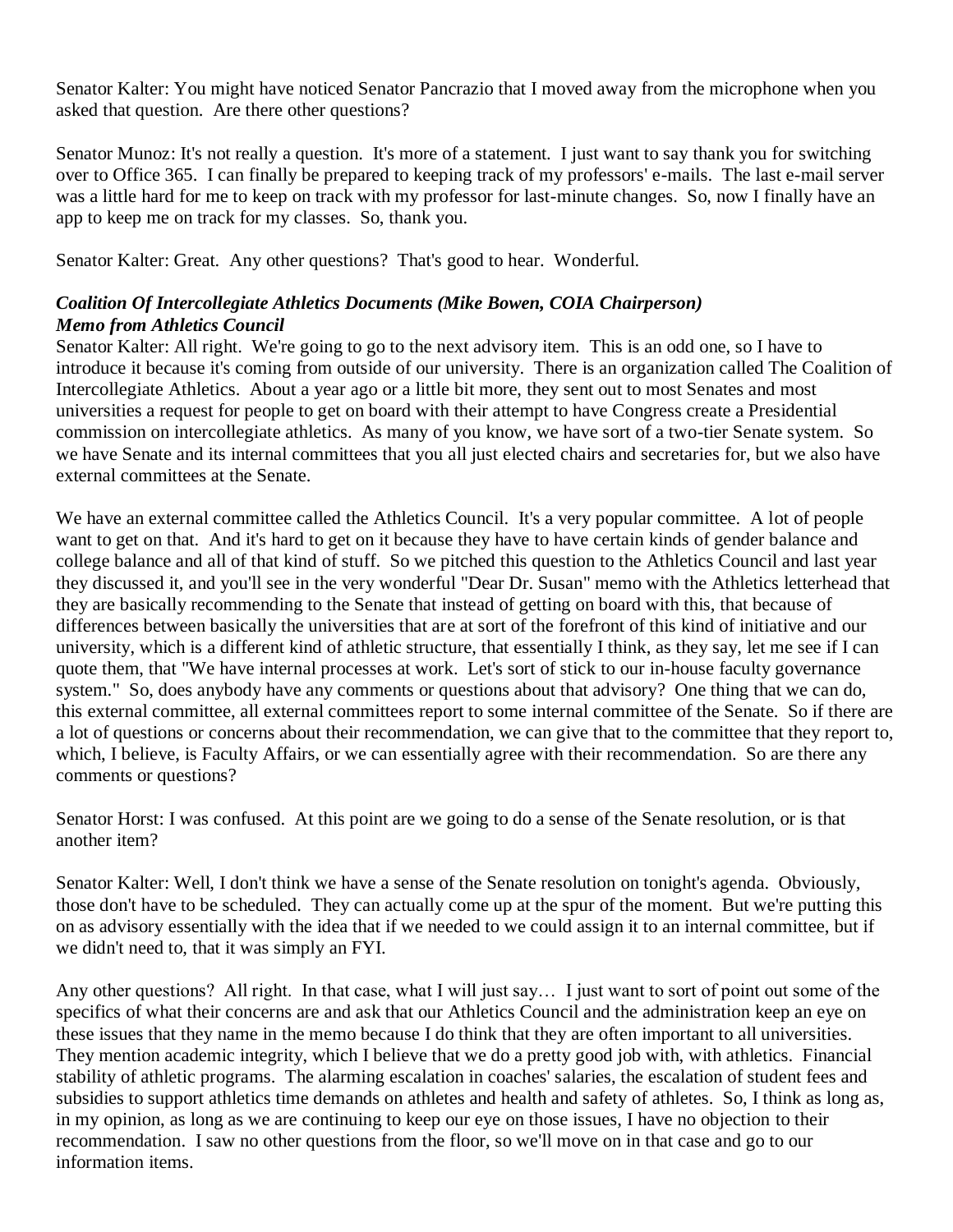*Request to the Senate to move the "Grades Due" deadline for Fall 2016 from December 20 to December 19* Senator Kalter: So, our first information item is a special request. We have AVP, is it Associate Provost? Associate Provost Rosenthal and our Registrar, Jess Ray, coming to the table to talk about this. This is a request regarding our academic calendar, and as Charley and Mark are getting up, I just want to say thank you for coming and thanks for answering questions, and good luck. And thanks for taking care of our "technopolis", or whatever it was that Senator Gizzi called it. So, Jonathan, I'm just going to hand this one over to you, and it's an academic calendar request that you are here to make.

Dr. Rosenthal: Correct. Thanks, and welcome. So, as Senator Kalter says, we are requesting… I'm going to follow President Dietz's lead and be a little more scripted than I sometimes am in the interest of brevity and detail. So the Registrar and I are requesting that the Academic Senate move the date for fall grade submission from Tuesday, December 20th to Monday, December 19th this year and in other years when the normal Tuesday due date falls so close to university closure. The earlier date has been normally included on the academic calendar but was missed when the 16/17 calendar was drafted. Grades are normal due the Tuesday immediately following final exams. Depending on the year, that Tuesday falls between December 15th and December 20th. When the date falls on the 20th, as it does this year, it is impossible to accomplish the many tasks that must be done in the two and a half days before the start of winter break on Friday, the 23rd. So among those tasks are ensuring that grades have run correctly and are ready to post, calculating GPA including repeat course calculation, New Start, GPA calculation, and academic standing. Why are those GPA calculations important? Because we have to notify students on academic probation and academic dismissal to allow them to plan for the spring semester and/or the appeal process. We also audit degrees and recommend for licensure teacher education candidates and others with professional licenses to allow graduates to accept offers of employment in January. We also have to review athletic eligibility for those competing during winter break, and I could go on with that list a little bit more, but I think you get the gist. These outcomes are obviously very high stakes for our students and our graduates.

So I want to make clear that the earlier date for grade submission has been a periodic occurrence whenever the deadline for submitting grades falls so close to winter break. Campus Solutions has not necessarily made our jobs easier, but our request would have been the same and has been the same when we were still in the mainframe environment. I should also mention that the deans have supported unanimously this request for change. While we are very sensitive to the tight timeline for faculty, particularly those with lots of papers to grade or late finals – been there, done that – it is essential that we really provide timely service to the students on those items that I mentioned. So for this reason we request that the Academic Senate approve the Monday noon date for grade submission this year and in other years when the deadline falls on December 20th. I'm happy to say that we are not faced with this problem again until 2022. I'd be happy to answer any questions or happier to have you address those to our Registrar, Jess Ray.

Senator Kalter: Do we have any questions or discussion?

Senator Ingersoll: Has this happened in the past? And if it has, what did we do to deal with it? Move the grades one day earlier?

Dr. Rosenthal: It's an every six-year occurrence that it falls this way. Yeah. It was just really an oversight, frankly, on the calendar this year that it was not originally published this way.

Senator Kalter: Are there other questions, comments, discussion?

Senator Hoelscher: Is it possible to move those to an action item. Is that what we're waiting for?

Senator Kalter: It is. I believe Senator Gizzi will confirm this. I think that would need a two-thirds vote to do so. Is that right? Senator Nichols is nodding his head. According to Robert's Rules. So yes, you can propose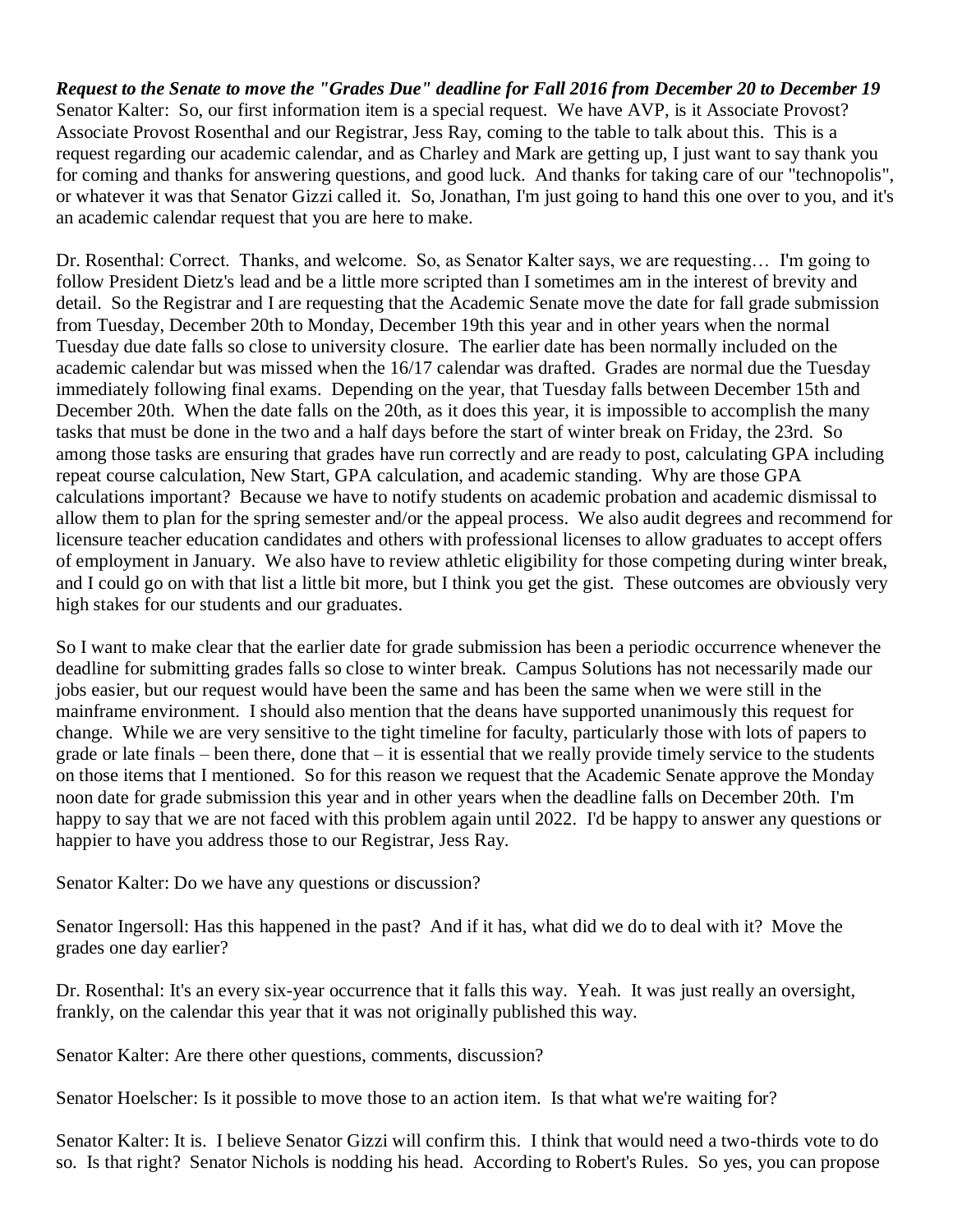it, somebody can second it, and then you would have a vote. So, Senator Hoelscher, are you making the motion?

**Motion**: By Senator Hoelscher, seconded by Senator Horst, to move the information item to an action item. There was no debate on the motion. The motion was unanimously approved.

Senator Kalter: We are now talking about an action item. Is there any debate on the action item? Actually I guess we have to put it on the floor first, so I would need somebody to put it on the floor.

**Motion**: By Senator Gizzi, seconded by Senator Walsh, to change the "final grades due" date from Tuesday, December 20, 2016 to Monday, December 19, 2016.

Senator Kalter: Is there any debate on passing that request? And again, this is both for this year and future years.

Senator Lin: Not really a debate but just a point of information, so I'm the Graduate College Senator and I did get an e-mail from one of the graduate assistants with some concerns about this being kind of inconvenient to them. So I just wanted to kind of bring that to your attention. I understand the necessity of this, but yeah, just bringing that to attention that the graduate assistants are a little bit concerned about it and would like to be accommodated through, you know, all of this.

Senator Kalter: Thank you. Further debate?

Senator Walsh: More a follow-up question to Senator Lin's question. Have there been concerns in the past when we've had to do this from graduate assistants at all?

Mr. Ray, University Registrar: None that have been shared. I believe the last final we give is on Thursday. The Friday is actually a day that we keep in case of closure so that if we have to reschedule finals, that's when we reschedule so that there's Friday, Saturday, Sunday, and then Monday.

Senator Walsh: Thank you.

Senator Kalter: Further debate?

Senator Blum: So, just for clarity, if so voted for, we're voting for every time it occurs on the 20th that we will always move it back to the 19th. Is that right?

Senator Kalter: Yes. That is what Jonathan is requesting. Essentially we approve the calendar about every five years. I'm sorry. I should say this in a different way. Five years prior to that academic year, we approve each calendar. So what would happen, essentially, is that we would just have to remind ourselves that every time this one comes up and that date falls on the 20th to move it back from the Tuesday to the Monday. So even though we're going to vote in spirit to do this every single time, in practice we essentially are going to have to vote in future years on the calendar. But I'm sure that somebody in the offices will remember because this will not be a forgettable experience for them.

Dr. Rosenthal: Anytime we appear before Senate is a memorable experience.

Senator Kalter: Excellent. Is there further debate?

The motion was approved by the Senate with the exception of Senator Kalter, who abstained.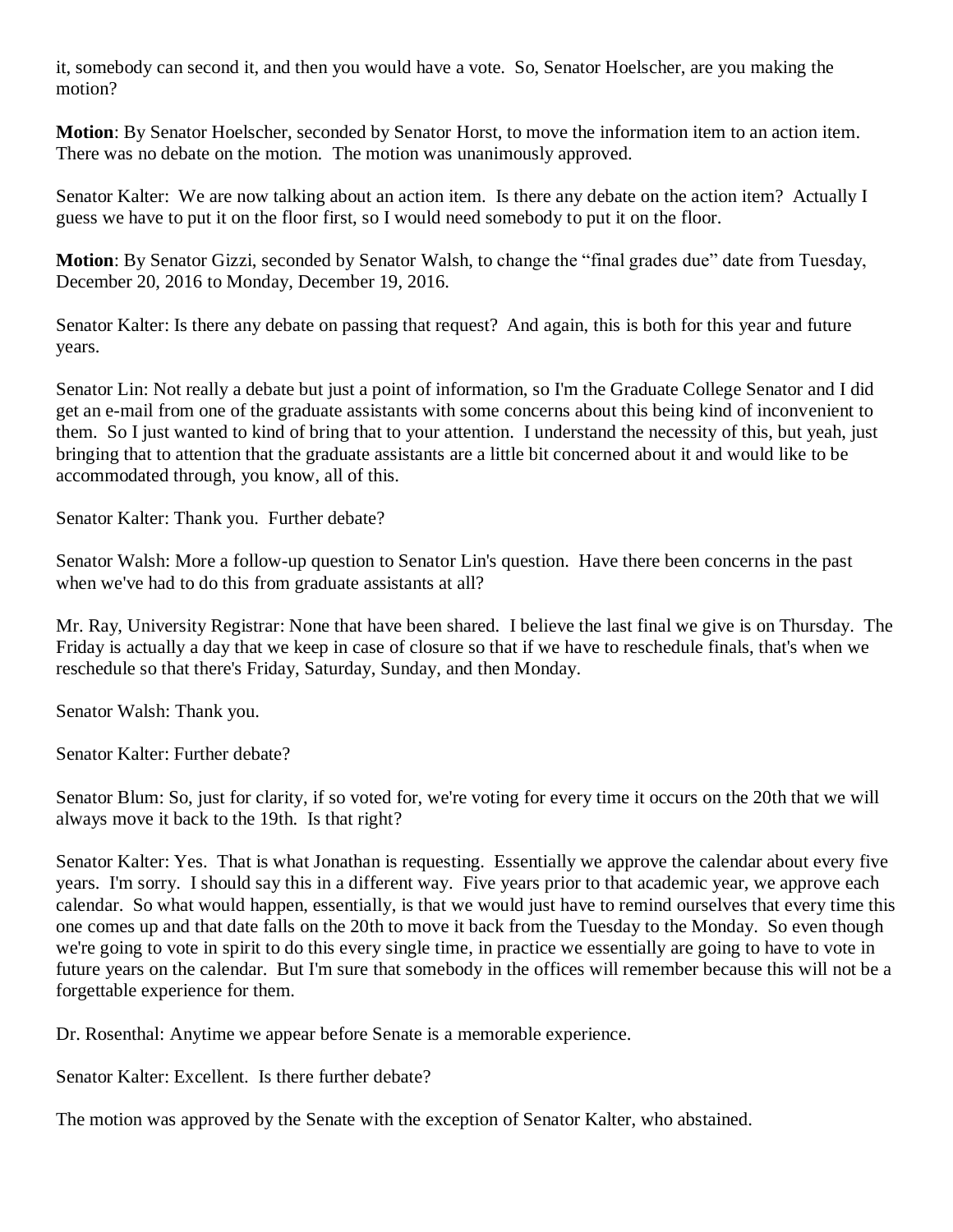Senator Kalter: And I'm going to abstain and I'm just going to make a comment. The vote is obviously passed. There was pretty much concern, and it's coming out of my department, the English Department, because we have a very heavy grading schedule for our English 101 graduate assistants. So I just want to say, anything that the administration can do, anything that my chairperson and dean, etc. can do to alleviate that, they are students too and so they have to put their studies first and unfortunately that means that even though they are also instructors, that has to come an immediate second, but second. So anything that we can do to take that pressure off of them this year and in future years, I would really appreciate it. And I also think that this falls most hard not just on our graduate students in the class and on our GAs but on the non-tenure-track faculty who have four courses usually. And in some of the fields where there are really heavy reading loads, that is also very difficult. So anything we can do, especially… The computer folks have left, but anything we can do to shorten that on everybody's part would be really helpful. So I just wanted to say that. But thank you very much, and your wish is granted.

Mr. Ray: Thanks to all who gladly teach.

#### *Approval of Dean's Evaluation Instruments for CAS, CAST, CFA, COB, MCN, MIL per the Administrator Evaluation policy*

Senator Kalter: All right. We will move on to our second and last information item. Last year – this is sort of a carryover from last year – Executive Committee decided not to overload our calendar in April. The Administrative Affairs and Budget Committee had approved deans evaluation instruments. There is a piece of our Administrator Evaluation Policy that says that evaluation instruments… In other words, every year all of our administrators, chairs, deans, vice presidents and president, have essentially a survey. What is the campus comment or the department comment on how that person is doing in their role? So we apparently at one point put this into our Administrator Evaluation Policy. It had not been a practice that the Senate had been doing this, so we instituted that as a practice. The Administrative Affairs and Budget Committee is forwarding six of the seven deans evaluation instruments out of their committee and say the ones that have been being used are fine. One of the things that we wanted to point out… I know I'm stealing Senator Hoelscher's thunder on this, but one of the things we wanted to ask… There's also a piece of that policy that says that the Dean's Council and the Chair's Council are also in that sort of approvals line. So we would ask if you can discuss those in your councils and if you have anything that you would like to tell us that would sort of slow this down so that we might need to delay the action on this, please let us know in the next couple of weeks and we can sort of keep it off of the Senate agenda until you're ready for your recommendation. Does that make sense?

Dean Murphy, Senator for the Dean's Council: So you're wanting us to look at the actual instruments, themselves?

Senator Kalter: Yes. Essentially, is there any reason why we wouldn't want to approve these? And, if not, that's an easy one. If you see something wrong with any of the instruments, let us know.

Dean Murphy: So, if we say no, it's not, we don't get evaluated? (Laughter). Just for clarification.

Senator Kalter: You'll have to talk to your faculty about that one. So you have all of these, by the way, in your packets and I really should be handing this off to Senator Hoelscher, but do you want to say anything about this? They're basically the instruments themselves. You can see what they say.

Senator Hoelscher: No. I think you did a very good job. The only thing I would add is obviously we did not get to the College of Education. We'll do that this year. And then I think we're good for… I think we do this every five years. Oh, and we have the chairs evaluations to look at and go through in the same manner.

Senator Kalter: Great. And actually I think that in this case every five years wouldn't be probably necessary. It would be more like if they're changed. If a college decided to change them, we would probably look at them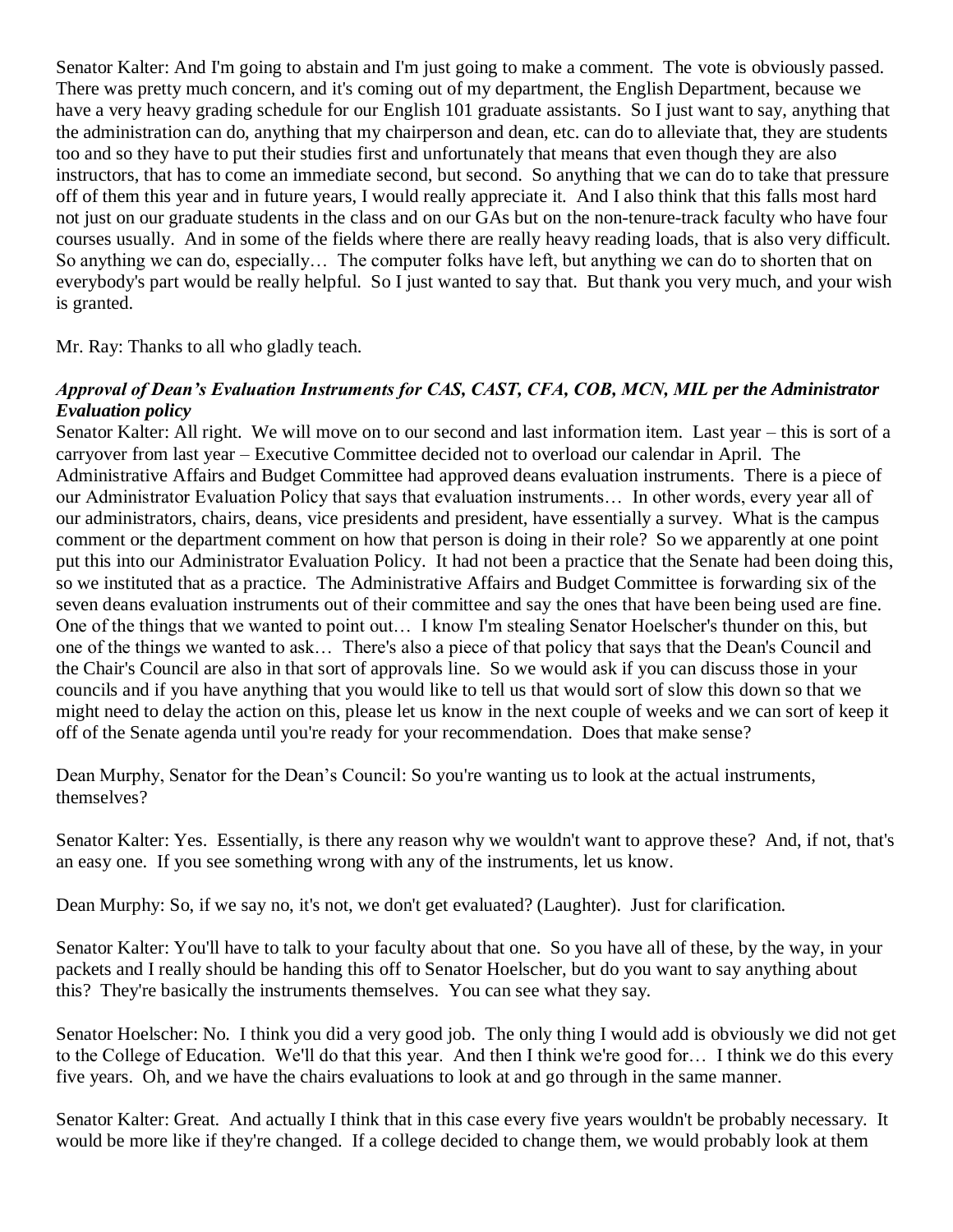again. But I'm not sure… Or if a college asked for us to look at them. But they probably wouldn't be on such a rapid review cycle. Any other comments/questions about this one?

Senator Powers: Do students get to participate in these surveys or any other surveys in regards to their deans?

Senator Hoelscher: I do not know the answer to that. I would suspect not. But, in the presidential commentary they do, so it is a possibility. We were asked to evaluate the form. We didn't get into the administration of the form, but I'm sure around this table someone's going to know the answer to that and we can probably answer that at the next meeting. Is that possible, Susan?

Senator Kalter: I was going to pitch that to Senator Krejci.

Senator Krejci: Every college handles it differently, so I'm going through my head. But I don't know of any college that includes students in the deans evaluation. It's faculty, staff, and usually in every one you can identify who you are, and it's faculty, staff, and then that's further divided in terms of what kind of faculty and staff.

Senator Kalter: Senator Powers, that's a really great question, and I think one of the reasons why I think most colleges don't include students is because there's sort of an assumption that students don't have as much direct contact with chairs and deans. But if you're interested in asking about that, the place to ask about the actual operation of that is in the college councils where there is… In most college councils there is student representation and they would essentially determine that for both the chairs level and the deans level types of instruments. So the Senate doesn't determine that for the colleges. They kind of have their own practices and culture.

Senator Powers: Perfect. Thank you.

Senator Kalter: You're welcome. Any other comments or questions? All right. Seeing none, our business is almost done for the night except for the faculty who are going to have to stay here for a little vote afterwards. So all we have right now is committee reports. Just reporting who got elected to be your chair and who got elected to be your secretary. So we're going to start with Administrative Affairs Committee. And if the chair can be the one who speaks.

Senator Pancrazio: I'll be serving as the chair.

Senator Kalter: Terrific. And did you elect a secretary?

Senator Pancrazio: We did. A student… There we go.

Senator Kalter: I can't read your name. Senator Falson. When I was not mispronouncing Grzanich, I think, I hope, it was because of my eyesight that I couldn't see your face very well rather than not knowing your name. So, Senator Falson is the secretary. Administrative Affairs and Budget Committee?

Senator Hoelscher: Serving as the chair, Mark Hoelscher. And Senator Day has offered to serve as our secretary.

Senator Kalter: Wonderful. Thank you very much. Faculty Affairs Committee?

Senator Dyck: I will be serving as chair for the first semester, and Senator Cox will be serving as chair for the second semester. We were the only two tenure-track faculty members there, and so we thought we would split that. And we did not have all our committee members present, and therefore we didn't elect the secretary but it will be accomplished before the next meeting.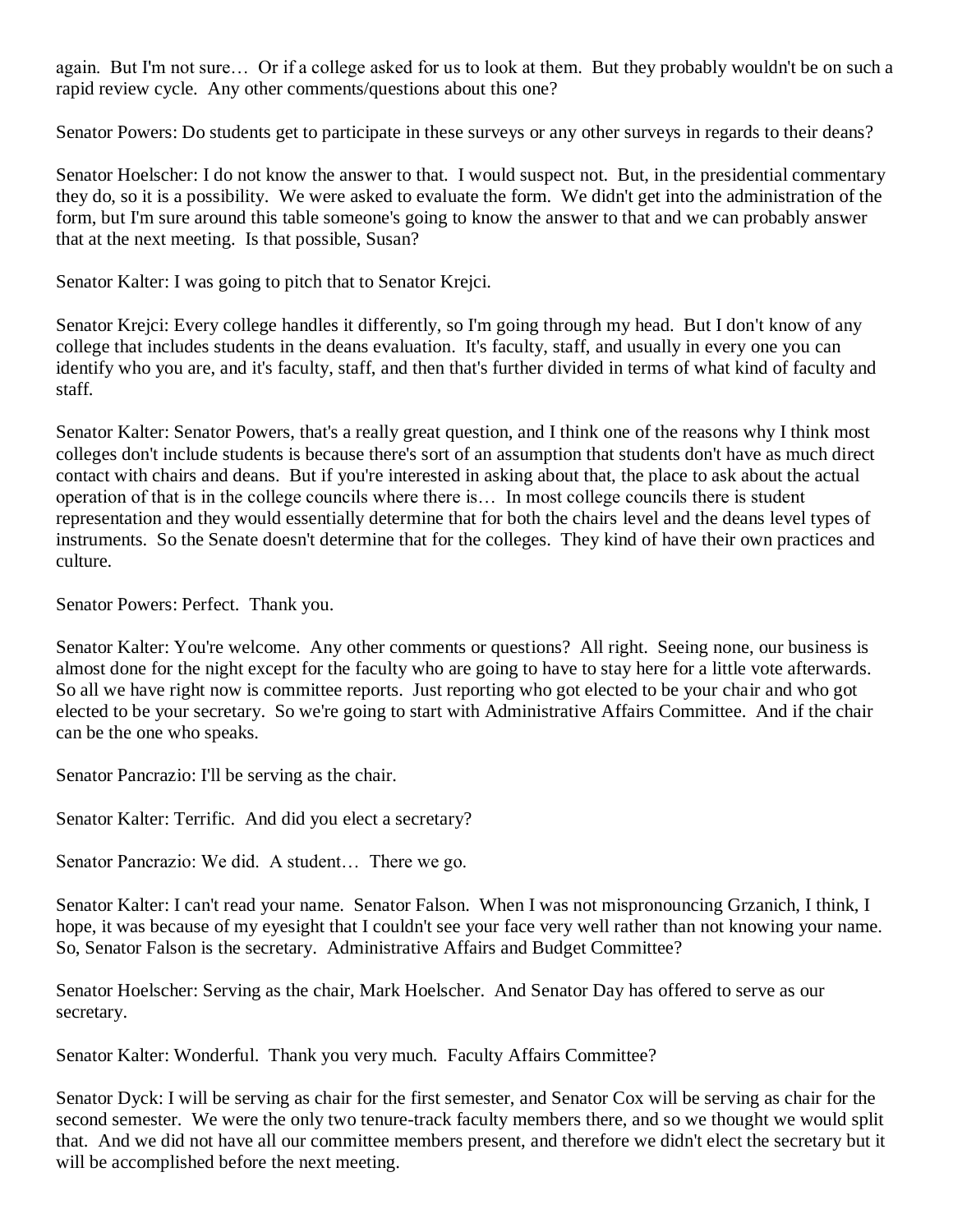Senator Kalter: Terrific. You were on the verge of volunteering somebody in absentia and you decided against that.

Senator Dyck: Well, we would like to have the person who did minutes last year to continue doing them because she knows how to do it and does an excellent job. But I don't feel confident to do that in absentia.

Senator Kalter: That's probably wise. We'll leave that as a blank and move on to Planning and Finance Committee. Do we have a chairperson?

Senator Marx: Yes, David Marx was elected as chair of the committee, and our secretary is Senator Rafalovitz.

Senator Kalter: Wonderful. Terrific. And Rules Committee, do we have a chair?

Senator Horst: I will be serving as chair of Rules Committee, and Patrick Broderick volunteered to be the secretary.

Senator Kalter: Terrific. All right. That is a good list. We have all but one slot filled, and that will be soon. So we move on, then, to Communications. Communications for the Senate are pretty much anything that you have to say to us, and they include all manner of things - events going on on campus, little pieces of information that you need us to know. Are there any communications?

Senator Brauer: Yes. Earlier we spoke about Title IX and sexual violence. I just wanted to let everyone know that our incoming students took our alcohol wise course and consent and respect on their way in, and we will launch that course for returning students around September 12. So I just kind of wanted to let you all know that. I'll probably speak with some SGA members later to help us communicate to the campus that we really just want everyone to feel a part of the training that's going to be happening. Last year, students gave me some feedback and I shared it with the company and they made really good changes to the course. So we want to kind of keep that relationship up, and we're hoping that you'll help us just engage the students that the training is coming and it's not a survey, it's training. It's Title IX training. So that will be coming up on September 12. We'll be having communications going out and a letter from Vice President Johnson and things like that just to let everybody know. But I wanted, since we won't be back again until the 14th, I kind of wanted to just… And faculty, if any of your students ask about it, just send them to Health Promotion and Wellness if you have any questions.

Senator Kalter: Terrific. And when you say on the way in, I assume you mean in the last couple of weeks. I just wanted to suggest that we might want to think about moving that into Preview or sometime before Preview to sort of have education before people come, or as people are coming onto campus during the summer. Just a thought. I saw Senator McHale had a communication.

Senator McHale: Yes. I had a request from a staff member to bring up to the body a concern about emergency procedures. In a school shooting situation, instructors are advised to barricade doors. The concern is that many of the doors in many of the classrooms don't lock. Oftentimes, the doors open to the outward so there would be no way to barricade that door. And then, the third thing that was mentioned was the possibility of plastic straps used at the top of the door on the doorstop that would keep the door closed. So the concern from staff members was, while we have these wonderful new emergency procedures, there would be very limited ways in some classrooms to stop a perpetrator from entering the room even after emergency warning has been broadcast throughout the university community.

Senator Kalter: Thank you. I think, Senator Alt, I see you writing stuff down. That's sort of in your division to look at that kind of thing?